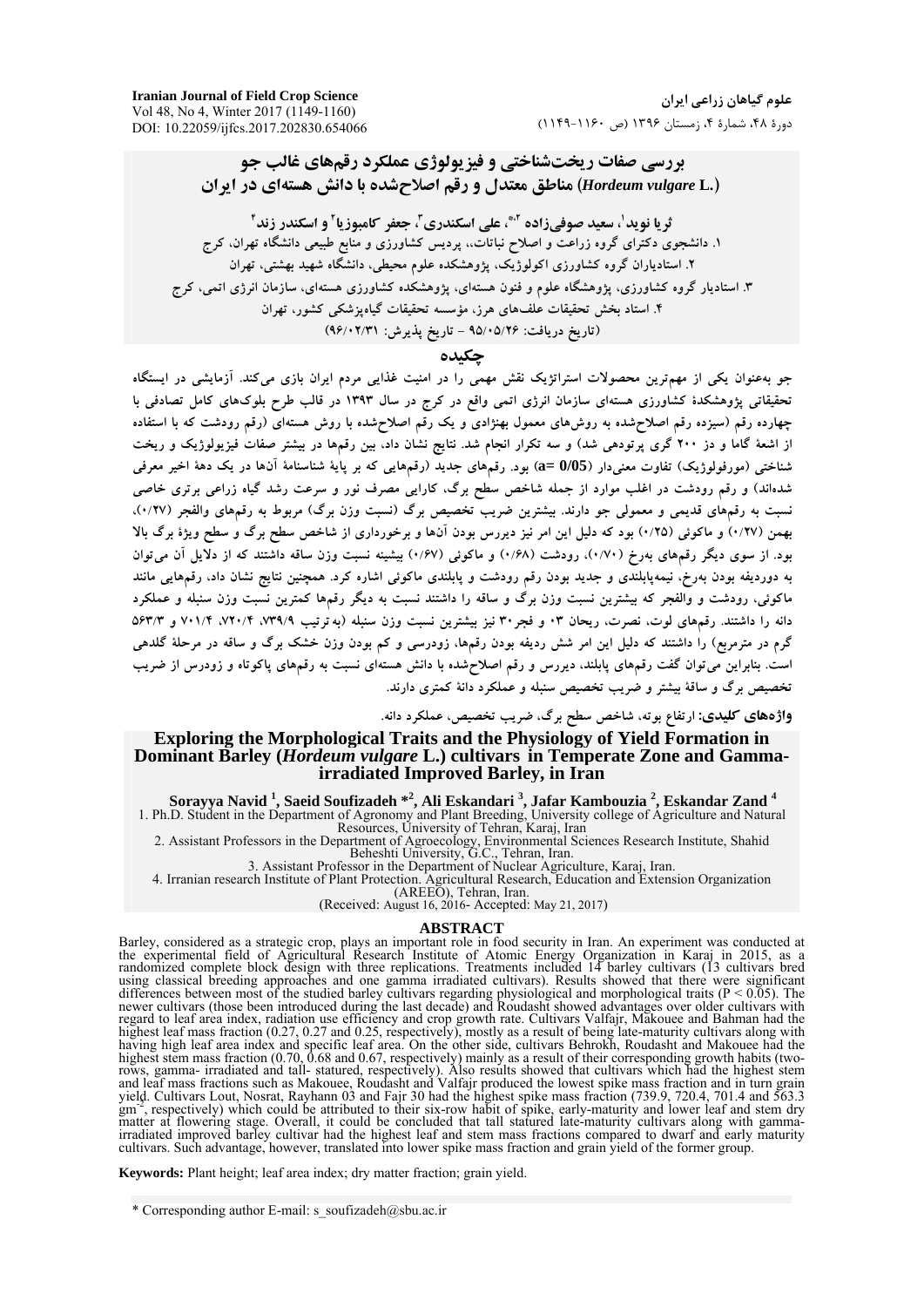بررسي ويژگيهاي فيزيولوژيك، توصيف يا تشريح چگونگي واكنش گياه نسبت به شرايط محيطي است ( .,*al et* Gardner 1985). رشد گياه مجموعهاي از فرآيندهاي بيوشيميايي و فيزيولوژيكي است كه بر يكديگر اثر متقابل دارند و تحت تأثير محيطهاي مختلف تغيير ميكنند (1985 .,*al et* Gardner(. توليد و تجمع مادة خشك در اندامهاي هوايي گياه ارتباط نزديكي با عملكرد دارد. بنابراين در بررسيهاي مختلف در نظر داشتن عاملهاي مؤثر و ارتباط بين اين دو (توليد و تجمع مادة خشك) بهكلي ضروري است. بهاينترتيب تشخيص اجزاي رشد در جامعة گياهي و تأثير عاملهاي محيطي و شرايط توليد بر آنها براي درك بهتر مباني فيزيولوژيك عملكرد اهميت ويژهاي دارد. توليد و تجمع مادة خشك ميتواند توسط شاخص فيزيولوژيک مهم سرعت رشد محصول<sup>(</sup> (CGR) كه قابل تجزيهوتحليل است، بررسي شود (2017 *.,al et* Rajput(. سرعت رشد گياه زراعي در حقيقت مشخصكنندة توسعة بافت گياه و ثبات آن تعيينكنندة ميزان مادة خشك توليدي است. همچنين CGR افزايش وزن خشك يك جامعة گياهي در واحد سطح مزرعه و در واحد زمان است و به تعبير ديگر كارايي نورساختي گياه زراعي را نشان ميدهد. ميانگين رشد و توليد محصول براي گياهان  $C_{f}$  و  $C_{f}$  به ترتيب معادل ٢٠ و 30 گرم در مترمربع در روز و معادل 200 و 300 كيلوگرم در هكتار در روز گزارش شده است (1985 .,*al et* Gardner(. به كمك تجزية شاخصهاي رشد و استفاده از يك چند معادله هاي رياضي كه طريق كاربرد آنها توسط بسياري از محققان بررسي شده است ميتوان اجزاي رشد گياه را تعيين كرد (Wareing  $\&$  Philips, 1990). هدف اصلي محاسبة معادلههاي رشد بهطورمعمول توضيح و توصيف چگونگي واكنش گياه به شرايط محيطي است ( ;1967 ,Radford 1988 .,*al et* Bullock(. رشد گياهان زراعي در شرايط مزرعه اغلب بر پاية روش تجزية ميزان تجمع مادة خشك تعيين مي- شود. تجزيهوتحليل شاخصهاي رشد تنها به اندازهگيري شاخص سطح برگ و وزن خشك گياه نياز دارد ( *et* Gardner 1985 .,*al*(. مساحت برگ يكي از مهمترين فراسنجه (پارامتر)هايي است كه براي بررسي رشد، همانندسازي و بسياري از فرآيندهاي زراعي و بومشناختي (اكولوژي) از جمله نورساخت، تعرق و بيلان انرژي محيطي استفاده ميشود ،بنابراين .)Payne *et al*., 1991; Shih & Gascho, 1980) بهمنظور ايمنسازي توليد پايدار جهاني و برآورده ساختن

 $\overline{a}$ 

#### **مقدمه**

امروزه به علت افزايش جمعيت، مسئلة امنيت غذايي در سطح جهان ابعاد تازهاي به خود گرفته است و به يكي از مباحث مهم در همة كشورهاي جهان تبديل شده است و ازآنجاييكه خودكفايي يكي از اصول امنيت غذايي است، دستيابي به اين امر مهم تنها با افزايش توليد مواد غذايي امكانپذير خواهد بود (2013 ,Fitzpatrick(. جو گياهي از خانوادة غلات است كه بهعنوان يك محصول راهبردي (استراتژيك) نقش مهمي را در امنيت غذايي مردم ايران بازي ميكند. شناخت و بررسي ويژگيهاي ريختشناختي (مورفولوژيك)، پديدشناختي (فنولوژيك) و فيزيولوژيك گياه براي تعيين اهميت هريك از آنها در افزايش عملكرد و سازگاري اين صفات با شرايط محيطي عامل مؤثري در بهنژادي و پايداري رقمها بوده و اهميت خاصي دارد (2000 ,Fredriksen & Smith(. زيرا برخي از صفاتي كه بهطور غيرمستقيم در تشكيل عملكرد نقش دارند تحت تأثير عاملهاي محيطي قرار دارند كه از راه مقايسة رقمها ميتوان به نقش هر يك از اين عاملها و شدت تأثير .(Gupta *et al*., 2006; Xing & Zhang, 2010) برد پي آنها از اينرو برهمكنش ساختار ژنتيكي و محيط تحت تأثير مراحل پديدشناختي كه گياه با تنش روبهرو ميشود، قرار دارد Beheshti & Behbodi Fard, 2010; Beheshti & Baroyi, ) 2011). بنابراين شناخت صفاتي كه در هر يك از اين مراحل عملكرد را تحت تأثير قرار داده و تغييرپذيري عملكرد را تبيين و توصيف كند ارزشمند بوده و ارزيابي نژادگان (ژنوتيپ)ها بر پاية اين صفات از جنبههاي مهم اصلاحي به شمار ميآيد. زيرا كه ظرفيت عملكرد دانه به توانايي نژادگان در توليد فتوآسميلاتها، انتقال مواد نورساختي (فتوسنتزي) از اندام- هاي رويشي به دانه و توان گياه در ذخيرة مواد نورساختي در دانه بستگي دارد (1996 ,.*al et* Griffits(. از سويي نيز، با توجه به اينكه بررسيهاي زيادي در ارتباط با ارزيابي صفات و تعيين ماهيت، اهميت و ارتباط آنها با عملكرد دانه در گياهان زراعي انجام شده است ولي شمار اينگونه بررسيها در گياه زراعي جو ناچيز است. لذا بررسي ظرفيت توليد نژادگانها و تنوع صفات اين گياه زراعي در برنامههاي اصلاحي و مديريتي بسيار اهميت دارد. شناخت و بررسي ويژگيهاي فيزيولوژي رشد در تجزيهوتحليل عاملهاي مؤثر بر عملكرد و اجزاي آن اهميت زيادي دارد ( ;2010 ,Fard Behbodi & Beheshti 2011 ,Baroyi & Beheshti(. تجزيهوتحليل رشد، بيان چگونگي تجزية رشد گياه بهصورت حاصل جبري يك مجموعه از عاملها است (1984 ,Hardwick(. بهطوركلي هدف از

<sup>1.</sup> Crop Growth Rate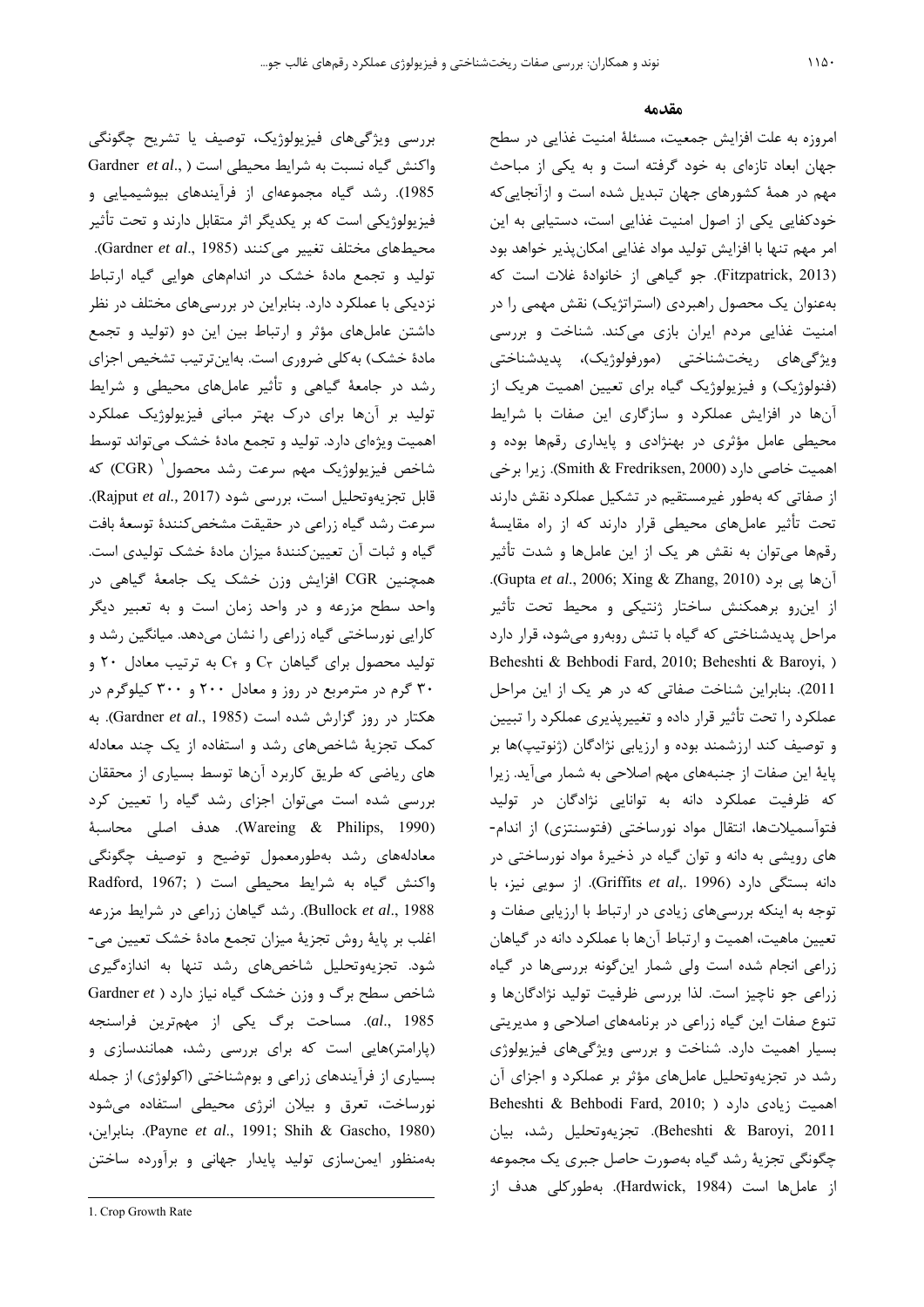نيازهاي غذايي جمعيت در حال رشد جهان دستيابي به راه- كارهايي براي افزايش عملكرد گياهان زراعي و بهبود ويژگي- هاي آنها در استفادة كارآمدتر از منابع بايد مدنظر باشد. در اين شرايط توجه و بهبود عاملهايي همچون مديريت زراعي، ويژگيهاي پديدشناختي، ريختشناختي و فيزيولوژيك گياه بسيار اهميت داشته زيرا كه براي دستيابي به هدفهاي مورد نظر ميتواند راه گشا باشد. لذا در اين راستا آزمايشي براي بررسي صفات ريختشناختي و فيزيولوژي عملكرد رقمهاي غالب جو عادي مناطق معتدل و رقم اصلاحشده با دانش هستهاي در ايران انجام گرفت. **مواد و روشها**  در اين منطقه 251 ميليمتر بوده كه عمده پراكنش آن در فصلهاي پاييز و زمستان است. ميانگين دماي سالانة اين منطقه نيز 1/4 درجه و كمينه و بيشينة مطلق دما به ترتيب -20 و 42 درجة سلسيوس است. بهمنظور بررسي ويژگيهاي فيزيكي و شيميايي خاك مزرعه آزمايشي بر پاية عمق نفوذ ريشه، از اعماق مختلف اقدام به نمونهبرداري از چندين نقطة مزرعه شد. بر پاية نتيجة تجزيه، بافت خاك مزرعة آزمايشي مورد نظر لومي شني بود (جدول 1). آزمايش در قالب طرح بلوكهاي كامل تصادفي با چهارده رقم (تيمار) و سه تكرار اجرا شد. رقمهاي آزمايش شامل سيزده رقم جو شش و دو رديفة غالب در مناطق معتدل كشور و يك رقم هستهاي رودشت (رقم مورد نظر با استفاده از اشعة گاما و دز 200 گري

> اين تحقيق بهصورت آزمايش مزرعهاي در سال زراعي -94 1393 در ايستگاه تحقيقاتي پژوهشكدة كشاورزي هستهاي سازمان انرژي اتمي واقع در كرج با مختصات جغرافيايي 51 درجه و 0 دقيقه و 30 ثانية طول شرقي و عرض جغرافيايي 35 درجه و 48 دقيقه و 45 ثانية شمالي با ارتفاع 1297 متر از سطح دريا، كه در فاصلة 48 كيلومتري شمال غربي تهران واقع شده است انجام شد. ميانگين بلندمدت بارندگي سالانه

جدول .1 نتايج آزمون ويژگيهاي فيزيكي و شيميايي خاك مزرعة مورد آزمايش در اعماق مختلف Table 1. Soil physical and chemical properties of the experimental site at various depths.

|           | Table 1. Son physical and chemical properties of the experimental site at various depths. |      |                |                |         |        |                 |                     |              |              |       |           |       |
|-----------|-------------------------------------------------------------------------------------------|------|----------------|----------------|---------|--------|-----------------|---------------------|--------------|--------------|-------|-----------|-------|
| Depth     | EС                                                                                        | pΗ   |                |                | Total N | OМ     | No <sub>3</sub> | $NH_4$ <sup>+</sup> | Bulk         | Soil Texture | %Sand | $\%$ Clav | %Silt |
| (cm)      | $(meq kg^{-1})$                                                                           |      | $(mg kg^{-1})$ | $(mg kg^{-1})$ | $(\%)$  | $(\%)$ | (ppm)           | (ppm)               | density      |              |       |           |       |
|           |                                                                                           |      |                |                |         |        |                 |                     | $(gcm^{-3})$ |              |       |           |       |
| $0 - 30$  | l.43                                                                                      | 7.83 | 17.24          | 353            | 0.06    | 1.13   | 14.94           | Nd                  | 1.38         | Loam-Sand    | 61.6  | 24.1      | 14.3  |
| $30 - 60$ | 1.22                                                                                      | 7.80 | 15.21          | 333            | 0.03    | 0.98   | 19.05           | Nd                  | 1.69         | Loam-Sand    | 62.2  | 22.2      | 15.6  |
| 60-90     | 1.39                                                                                      | 7.82 | 13.55          | 289            | 0.03    | 0.83   | 14.41           | Nd                  | 1.39         | Loam-Sand    | 62.2  | 22.2      | 15.6  |

جدول ٢. برخي از ويژگيهاي رشدي رقمهاي مورد بررسي جو در اين آزمايش

|           |      |                       |     | Cultivars Year of introduction Yield Height (cm) Growth type |       |          |      |                       |     | Maturity Cultivars Year introduced Yield Height (cm) Growth type Maturity Type |        |
|-----------|------|-----------------------|-----|--------------------------------------------------------------|-------|----------|------|-----------------------|-----|--------------------------------------------------------------------------------|--------|
|           |      | $(t \text{ ha}^{-1})$ |     |                                                              | Type  |          |      | $(t \text{ ha}^{-1})$ |     |                                                                                |        |
| Kavir     | 1980 | $4.5 - 5.5$           | 90  | Spring-Winter                                                | Early | Lout     | 2013 | $5 - 5.5$             | 75  | Spring-Winter                                                                  | Middle |
| Valfajr   | 1386 | $5.5 - 6.5$           | 110 | Spring-WinterSemi-early Nosrat                               |       |          | 1996 | $5.5 - 6$             | 100 | Spring-Winter                                                                  | Middle |
| Makouee   | 1991 | $5.5 - 6.5$           | 105 | Winter                                                       | Late  | Yousof   | 2010 | $5.5 - 6.5$           | 90  | Spring-Winter                                                                  | Early  |
| Dasht     | 1994 | $5 - 5.5$             | 90  | Spring-WinterSemi-early Fair 30                              |       |          | 2009 | $5.5 - 6$             | 80  | Spring-Winter Semi-early                                                       |        |
| Rayhan    | 1994 | $6 - 7$               | 90  | Spring-Winter                                                | Early | Nike     | 2013 | $6 - 6.5$             | 85  | Spring-Winter Semi-early                                                       |        |
| Rayhan 03 | 2014 | $7 - 8$               | 80  | Spring-Winter                                                | Early | Behrokh  | 2014 | $6 - 6.5$             | 76  | Spring-Winter Semi-early                                                       |        |
| Bahman    | 2009 | $5.5 - 6.5$           | 80  | Winter                                                       | Late  | Roudasht | 2013 | $5 - 5.5$             | 75  | Spring-Winter                                                                  | middle |

احداث جوي و پشته شد. هر واحد آزمايشي دوازده رديف كاشت به طول 6 متر با فاصلة بين رديف 15/5 سانتيمتر داشت كه با اعمال فاصلة حدود 1 سانتيمتر روي رديف، تراكم

پرتودهي شده بود) كه در بين سالهاي 1360-1392 معرفي شدهاند و سطح زير كشت قابلتوجهي در ايران داشتند (جدول 2). لازم به يادآوري است كه رقمهاي معرفيشده در يك دهة اخير (1385-1390) بهعنوان رقمهاي جديد در نظر گرفته شد. اطلاعات موجود در جدول 2 از نشريههاي ترويجي سازمان تحقيقات، آموزش و ترويج كشاورزي (مؤسسة تحقيقات اصلاح و تهية نهال و بذر كرج) تهيه شده است.

> بهمنظور اجراي طرح، عمليات آمادهسازي زمين در نيمة دوم شهريورماه صورت گرفت. بدين منظور پس از اعمال ديسكزني براي تسطيح خاك با استفاده از فاروئر اقدام به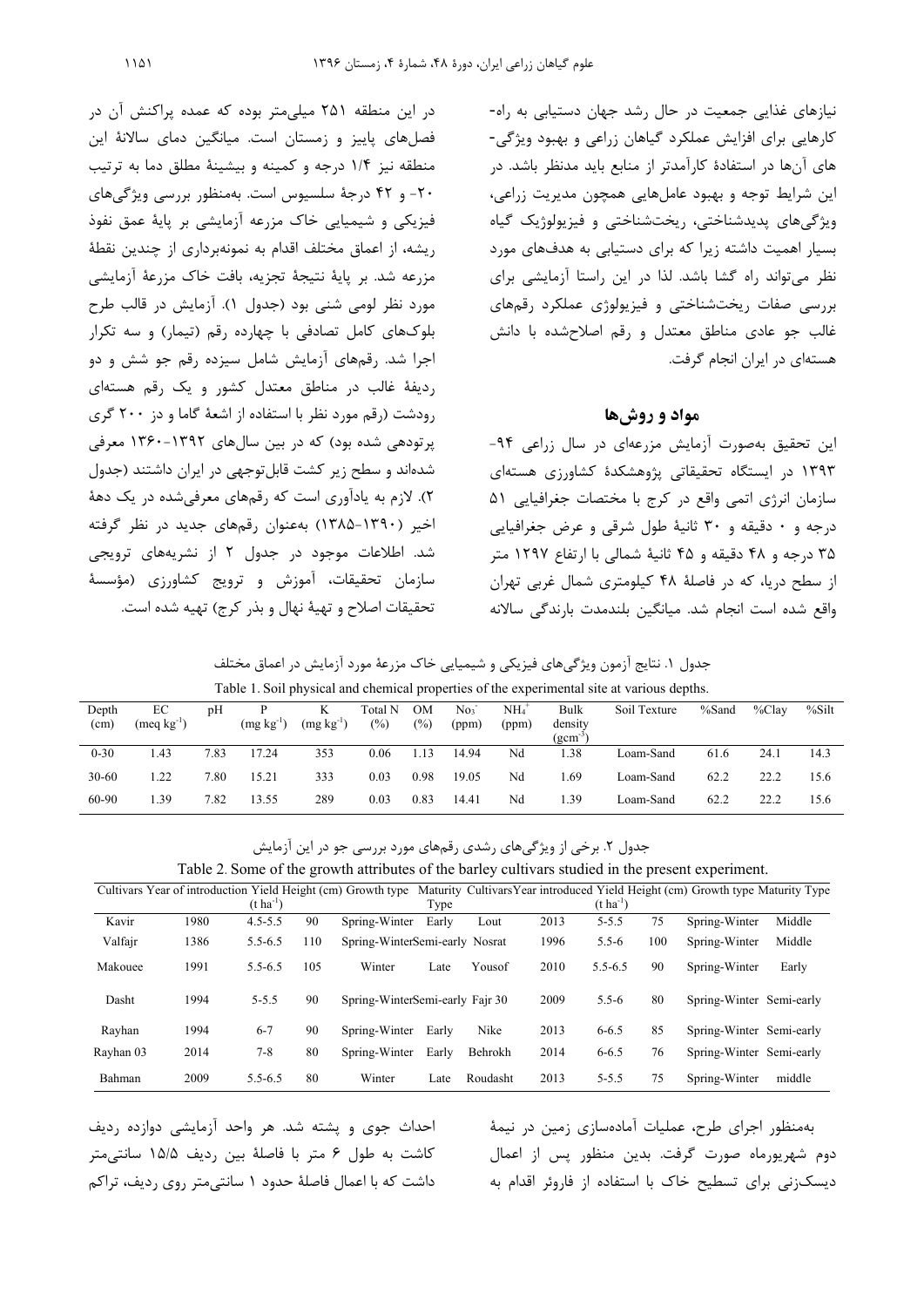سرعت رشد رويشى (CGR)، نسبت شاخص سطح برگ<sup>۲</sup> (LAR)، سطح ويژهٔ برگ<sup>۳</sup> (SLA)، نسبت وزن برگ<sup>۴</sup> (LMF)، نسبت وزن ساقه<sup>۵</sup> (SMF)، نسبت وزن سنبله<sup>۶</sup> (SpMF) و شاخص سطح برگ (LAI (از روابط زير استفاده شد ( ,Watson :(1995

| $CGR = TDMF-TDMP/T, -T_1$ | , ابطهٔ (۳) |
|---------------------------|-------------|
| $LAR = LAI/W$             | , ابطهٔ (۴) |
| SLA= LW/ LAI              | , ابطهٔ (۵) |
| LAI=LA/GA                 | , ابطهٔ (۶) |
| $LMF = LW/W$              | , ابطهٔ (۷) |
| $SMF = SW/W$              | , ابطهٔ (λ) |
| $SpMF = SpW/W$            | ۱٫ابطهٔ (۹) |
|                           |             |

كه در رابطههاي بالا *TDMF* كل وزن خشك گياه در مرحلة گلدهي، *TDMP* كل وزن خشك گياه هنگام كشت، *LAI*، *W*، به ترتيب شاخص سطح برگ و وزن خشك كل گياه *LW* وزن برگ در مترمربع، *LA* شاخص سطح برگ در فضاي نمونهبرداري، *GA* سطح نمونهبرداري هستند.

از صفات فيزيولوژيك ثبتشده در مرحلة گلدهي فراسنجههاي ضريب استهلاك نوري (*K*(، كارايي مصرف نور (*RUE* (نيز با استفاده از رابطههاي زير محاسبه شد ( Gardner .(*et al*., 1985

| $K = -\ln (Li/L_0)/LAI$                                 | رابطهٔ (۱۰)  |
|---------------------------------------------------------|--------------|
| Iabs= $I_0 \times (1 - \exp(-\frac{1}{2})$<br>$K.LAI$ ) | , ابطهٔ (۱۱) |
| $RUE = TDM/Iabs$                                        | , ابطهٔ (۱۲) |

در رابطههاي بالا *Ii* تشعشع بالاي تاجپوشش، *Io* تشعشع پايين تاجپوشش، *LAI* شاخص سطح برگ، *TDM* كل مادة خشك در مرحلة گلدهي، *Iabs* تشعشع جذبشده توسط تاجپوشش هستند. لازم به يادآوري است كه ميزان تشعشع جذبشده از بالاي تاجپوشش و پايين تاجپوشش نيز توسط دستگاه تشعشعسنج ثبت شد.

پس از گردآوري دادهها و ثبت در نرمافزار Excel همة تجزيههاي آماري صورت گرفته در اين تحقيق با استفاده از نرمافزار آماري SAS Institute, 2008) SAS صورت گرفت.

 $\overline{a}$ 

6. Spike Mass Fraction

بوته در مترمربع 350 عدد در نظر گرفته شد. در آغاز آزمايش حدود 150 كيلوگرم در هكتار كود نيتروژني به همراه 100 كيلوگرم در هكتار كود فسفاته مصرف شد و در طول فصل رشد نيز متناسب با نياز كودي، 150 كيلوگرم در هكتار كود نيتروژني در اوايل ساقهدهي بهصورت سرك مصرف شد. پيش از كاشت بذرها، براي دستيابي به بيشينه سطح سبز مزرعه آبياري شد (هيرمكاري) و عمليات كاشت بذرها در نيمة دوم مهرماه (20 مهر) بهصورت دستي انجام شد و بيدرنگ پس از پايان عمليات كاشت مزرعه آبياري شد (خاك آب). بهمنظور جلوگيري از رخداد تنش خشكي بر گياهان و ايجاد شرايط بالقوه براي رشد، در فرآيند دورة رشد نيز چهار بار (ساقآب، خوشة آب، گلآب، دانآب) مزرعه آبياري شد. از آغاز اجراي طرح حدود 1 متر از هر واحد بهمنظور ثبت مراحل پديدشناختي علامتگذاري شده و دو بار در هفته ارزيابي شد. صفات ريختشناختي شامل ارتفاع بوته (تا آخرين برگ و تا انتهاي ريشك)، شمار پنجه، شمار پنجههاي بارور و نابارور، طول سنبله و طول ساقگل (پدانكل) بوتههاي برداشتشده ثبت شد. بهمنظور ثبت صفات (تشعشع و غلظت سبزينه يا كلروفيل برگ) در مرحلة گلدهي همزمان با عمليات تخريبي بهمنظور ثبت صفات مهم (شاخص سطح برگ و مادة خشك به جداسازي اندام) از چهار نقطه محل نشانهگذاريشدة هر كرت (بالاي تاجپوشش يا كانوپي و سه نقطه از پايين تاجپوشش) تشعشع توسط دستگاه تشعشعسنج، و از ده بوته هر كرت شاخص اسپد (از برگ پرچم) توسط دستگاه <sup>1</sup> سبزينهسنج ثبت شد. بهمنظور نمونهبرداري تخريبي نيز 17 بوته (30 سانتيمتر) در هر واحد آزمايشي از سطح خاك كف- بر شده و بيدرنگ به آزمايشگاه منتقل شدند. در آزمايشگاه پس از اندازهگيري ارتفاع بوته، و شمارش پنجهها اقدام به ثبت شاخص سطح برگ با استفاده از دستگاه سطحبرگسنج شد. در مرحلة بعد وزن خشك هر يك از اندامهاي رويشي (برگ و ساقه) و اندامهاي زايشي (سنبله، ساقگل، دانه) بهطور مجزا اندازهگيري شد. براي اندازهگيري اين بخشها اندامهاي مورد هدف به مدت 48 ساعت در آون با دماي 75 درجة سلسيوس قرار داده شد و درنهايت با ترازوهاي ديجيتالي توزين شدند. پس از ثبت صفات فيزيولوژيك درنهايت در رقمهاي مورد هدف جو بهمنظور اندازهگيري عملكرد از چهار رديف وسط هر كرت حدود 1 متر برداشت شد و صفات عملكرد زيستتودة (بيوماس) تر و عملكرد دانه اندازهگيري شدند. درنهايت براي محاسبة شاخصهاي مؤثر در تجزية رشد گياهي همانند

1

<sup>2 .</sup> Leaf Area Ratio

<sup>3 .</sup>Specific Leaf Area

<sup>4.</sup> Leaf Mass Fraction

<sup>5 .</sup>Stem Mass Fraction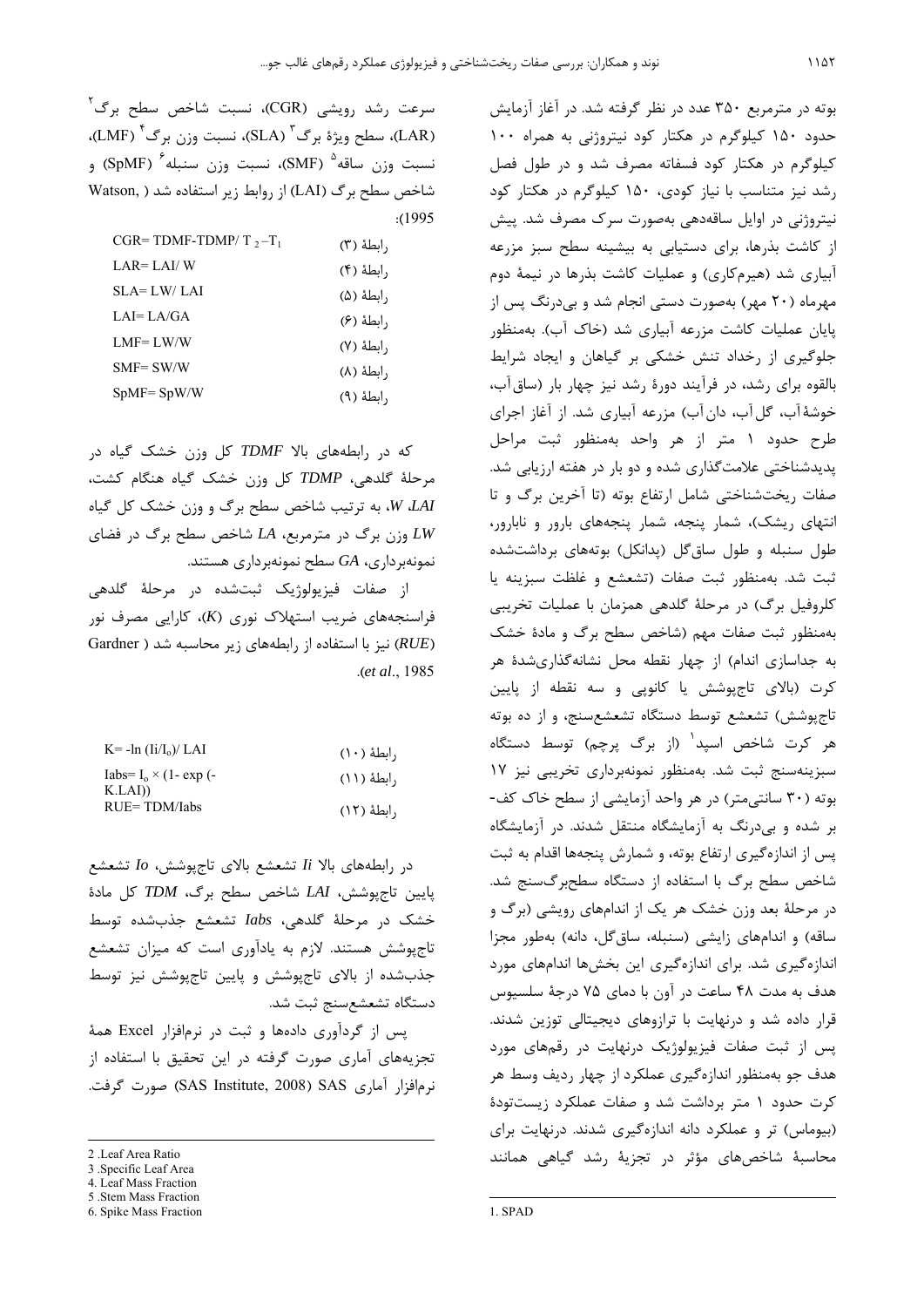مقايسة ميانگين دادهها نيز بر پاية آزمون دانكن در سطح احتمال 5 درصد صورت گرفت.

## **نتايج و بحث**

**صفات فيزيولوژيك (در مرحلة گلدهي) شاخص سطح برگ (سطح برگ سبز (**GLAI **(و سطح برگ زرد (**YLAI **((**

نتايج نشان داد، شاخص سطح برگ سبز رقمهاي مختلف جو در سطح احتمال 5 درصد معنيدار بود (جدول 3). نتايج بهدست آمده از مقايسة ميانگين دادهها (جدول 4) نشان داد، بين رقمهاي مورد بررسي از نظر ميزان شاخص سطح برگ سبز با يكديگر تفاوت معنيداري داشتند، بهطوريكه بيشترين ميزان شاخص سطح برگ سبز مربوط به رقمهاي بهمن و لوت بوده و كمترين ميزان آن مربوط به رقمهاي فجر 30 و يوسف است. رقم بهمن با توجه به ديررس بودن شمار پنجة بيشتري داشته كه به نسبت افزايش شمار پنجة شاخص سطح برگ آن نيز افزايشيافته است. بنابراين ميتوان گفت، رقمهاي ديررس نسبت به رقمهاي زودرس در مرحلة گلدهي شاخص سطح برگ بيشتري دارند. نتايج بررسيها همچنين نشان داد، بهرغم اينكه شاخص سطح برگ سبز رقم هستهاي رودشت (5/10) كمتر از رقمهاي بهمن (5/86) و لوت (5/40) بوده ولي نسبت به ديگر رقمهاي مورد بررسي جو بيشتر است كه اين نشان- دهندة اين است كه كاربرد فناوري هستهاي در بهبود صفات كليدي مؤثر در عملكرد نقش مهمي را ميتواند ايفا كند. همچنين ميتوان گفت، از جمله دلايل عملكرد بالاي رقم رودشت نيز بالا بودن شاخص سطح برگ سبز و شمار پنجة بالاي آن است. نتايج مقايسة ميانگينها نشان ميدهد، اگرچه شاخص سطح برگ زرد رقمهاي مورد بررسي اختلاف معني- داري نداشتند ولي با اين وجود بيشينه شاخص سطح برگ زرد مربوط به رقمهاي بهمن و نيك است. بررسي نتايج ضريبهاي همبستگي ساده (جدول 9) نشان داد، بين شاخص سطح برگ كل (سبز و زرد) با ارتفاع بوته، وزن خشك ساقه، كارايي مصرف نور، شاخص سطح برگ سبز و زرد، وزن خشك برگ سبز و وزن خشك برگ زرد همبستگي مثبت و معنيدار بود درحاليكه شاخص سطح برگ با ضريب استهلاك نوري همبستگي منفي داشت. لازم به يادآوري است كه با افزايش شاخص سطح برگ بهطورمعمول كارايي گياه در استفاده از نور دريافتي و تبديل آن به آسميلات توليدي افزايش مييابد. از سوي ديگر نيز يكي از عاملهاي مؤثر در نورساخت و افزايش

سرعت توليد و آسميلات توان مخزن در تجمع و انباشت اين مواد است كه يكي از مخزنهاي توانمند گياهي در تجمع مواد ساقه است كه با ارتفاع گياه افزون بر افزايش شمار مخزنها، شمار منبعهاي گياهي جديد (برگ) نيز افزايشيافته و ميزان انباشت مواد در اندامهاي مختلف گياهي و وزن خشك آنها افزايش مييابد.

# **نسبت شاخص سطح برگ (**LAR **(و سطح ويژة برگ (**SLA**)**

نتايج نشان داد شاخص سطح برگ و سطح ويژه برگ رقمهاي مختلف جو در سطح احتمال 5 درصد معنيدار بود (جدول 3). رقمهاي دشت، ماكوئي، والفجر و بهمن به ترتيب بيشترين نسبت شاخص سطح برگ و رقم نصرت و يوسف نيز كمترين نسبت شاخص سطح برگي را دارند (جدول 4). نسبت شاخص سطح برگ بيانكنندة نسبت بين سطح پهنك يا بافتهاى نورساختكننده به كل بافتهاى تنفسكننده يا وزن گياه است. از سوي ديگر LAR نشاندهندة پر برگى يك گياه است. بنابراين ميتوان گفت كه رقم دشت به خاطر دورديفه بودن آن، نسبت بخش رويشي (برگ و ساقه) به زايشي (سنبلة) بيشتري داشته كه بيشينة اندامهاي هوايي آن را نيز برگ تشكيل ميدهد. ارقام ماكوئي، والفجر و بهمن نيز به علت ديررس بودن و پابلندي تعداد برگ بيشتري داشته كه برخلاف رقمهاي زودرس سطح ويژة برگ آنها بيشتر بود. همچنين لازم به يادآوري است كه رقمهاي يوسف، بهمن و رودشت بيشترين سطح ويژه برگ را داشته و رقمهاي لوت و دشت نيز كمترين نسبت شاخص سطح برگ را دارند.

## **كارايي مصرف نور (**RUE **(**

در ارقام مختلف جو، كارايي مصرف نور تفاوت معنيداري ( =a 0/05) داشت (جدول 3). رقمهاي نصرت و رودشت بيشترين كارايي مصرف نور را داشته و ميتواند به ازاي يك مگاژول انرژي مصرفي دياكسيد كربن بيشتري را تثبيت كنند (جدول 4). رقم دو رديفة دشت (1/85 گرم در مگاژول) و ديررس ماكوئي (1/98 گرم در مگاژول) نيز كمترين ميزان كارايي مصرف نور را دارند كه از جمله دلايل عملكرد پايين اين رقمها است. رقمهاي فجر 30 و بهرخ بيشترين و رقمهاي بهمن و لوت كمترين ضريب استهلاك نوري را بهخود اختصاص داده- اند و بهعبارتديگر ميتوان گفت كه قابليت رقمهاي فجر 30 و بهرخ در جذب نور رسيده به سطح تاجپوشش كمتر از ديگر رقمهاي جو بوده و نور بيشتري را با داخل تاجپوشش نفوذ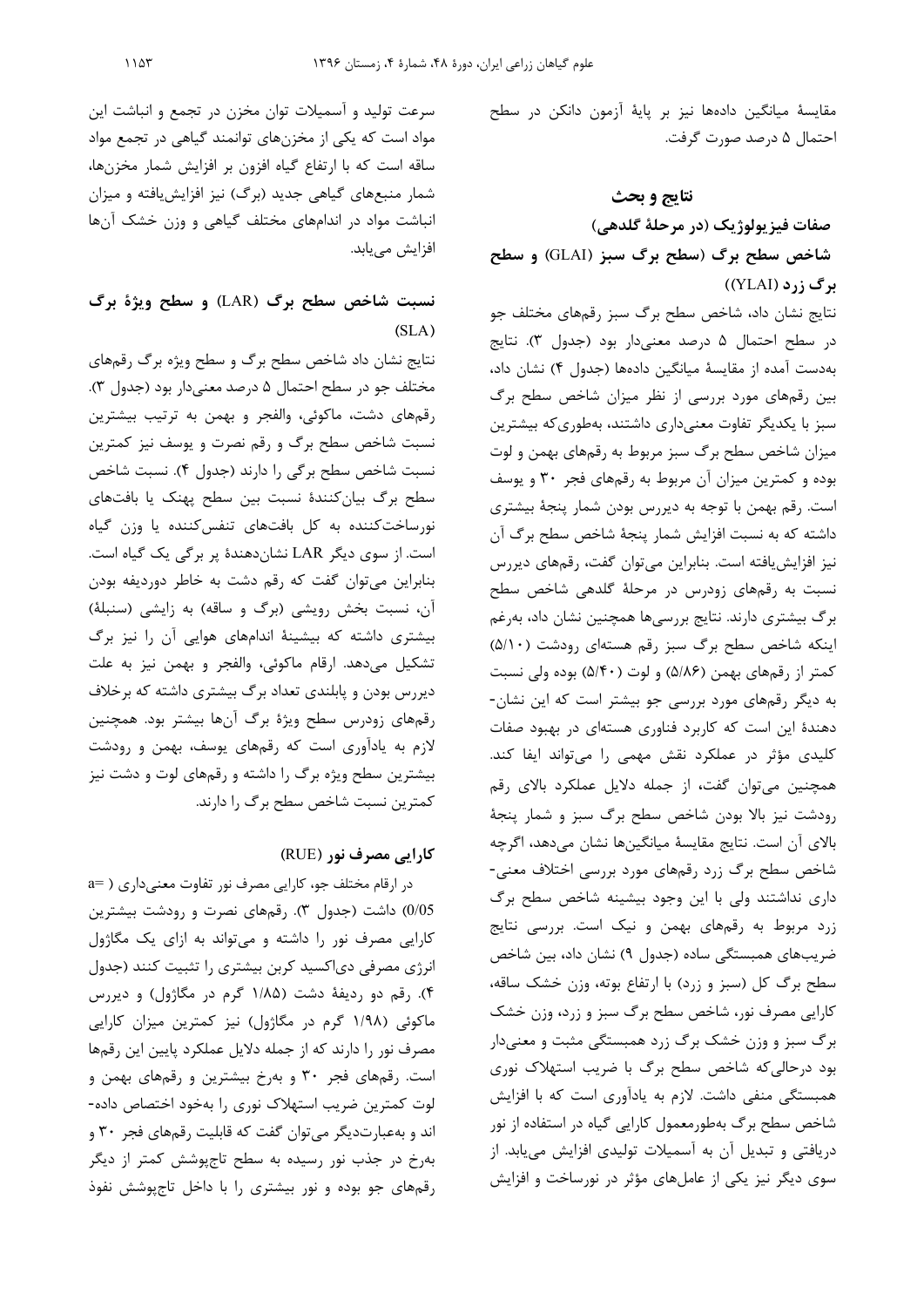ميدهند (جدول 4).

|                                 | Tuoto 3. Thin you of variance of the physiological trans of various outley can value at howering stage |                    |                      |                      |                      |                      |                      |                      |                        |                      |                        |                        |
|---------------------------------|--------------------------------------------------------------------------------------------------------|--------------------|----------------------|----------------------|----------------------|----------------------|----------------------|----------------------|------------------------|----------------------|------------------------|------------------------|
|                                 | Means squares                                                                                          |                    |                      |                      |                      |                      |                      |                      |                        |                      |                        |                        |
| Source of<br>variation<br>(SOV) | Degree of<br>freedom                                                                                   | GLAI               | YLAI                 | <b>RUE</b>           | K                    | Chl                  | CGR                  | LAR                  | <b>SLA</b>             | LMF                  | <b>SMF</b>             | <b>SPMF</b>            |
| Replication                     |                                                                                                        | 87.1 <sup>ns</sup> | $0.28$ <sup>ns</sup> | $0.24$ <sup>ns</sup> | $0.02$ <sup>ns</sup> | $0.26$ <sup>ns</sup> | $1.22$ <sup>ns</sup> | $1.11$ <sup>ns</sup> | $570.57$ <sup>ns</sup> | 0.0001 <sup>ns</sup> | $0.0011$ <sup>ns</sup> | $0.0011$ <sup>ns</sup> |
| Treatment                       | 13                                                                                                     | $1.63^*$           | $0.44$ <sup>ns</sup> | $0.27$ <sup>*</sup>  | $0.01^*$             | 44.65                | $20.16^*$            | $1.68^*$             | 92.42 <sup>*</sup>     | $0.0021^*$           | $0.0032^*$             | 0.0047                 |
| Error                           | 26                                                                                                     | 0.72               | 0.50                 | 0.12                 | 0.003                | 80.5                 | 4.55                 | 4.52                 | 147.71                 | 0.0004               | 0.0012                 | 0.0009                 |
| <b>CV</b>                       | -                                                                                                      | 60.18              | 22.78                | 15.97                | 13.72                | 4.79                 | 10.61                | 11.46                | 9.76                   | 9.17                 | 5.60                   | 23.21                  |

جدول ٣. تجزيهٔ واريانس صفات فيزيولوژيک رقمهاي جو در مرحلهٔ گلدهي Table 3. Analysis of variance of the physiological traits of various barley cultivars at flowering stage

ns و \* به ترتيب نبود تفاوت معنيدار و وجود تفاوت معنيدار در سطح آماري 5درصد.

ns and  $\dot{\cdot}$ : Non- Significant and significant differences at 5% level of probability, respectively.

| جدول ۴. مقايسهٔ ميانگين صفات فيزيولوژيک رقمهای جو و در مرحلهٔ گلدهي                                 |  |  |
|-----------------------------------------------------------------------------------------------------|--|--|
| Table 4. Mean comparison of the physiological traits of various barley cultivars at flowering stage |  |  |
|                                                                                                     |  |  |

| Cultivars  | <b>GLAI</b>            | <b>YLAI</b>       | <b>RUE</b><br>$(g\ M^{J^{-1}})$ | K                  | Chl                    | <b>CGR</b><br>$((g/m^{-2})d^{-1})$ | LAR<br>$(m^2g^{-1})$     | <b>SLA</b><br>$(kg m-2)$ | <b>LMF</b>            | <b>SMF</b>            | <b>SPMF</b>           |
|------------|------------------------|-------------------|---------------------------------|--------------------|------------------------|------------------------------------|--------------------------|--------------------------|-----------------------|-----------------------|-----------------------|
| Behrokh    | 4.06 <sup>bcd</sup>    | 1.53 <sup>a</sup> | $2.15b^c$                       | $0.5^{ab}$         | $49.74^{cd}$           | 19.52 <sup>bcd</sup>               | 1.60 <sup>def</sup>      | $126.22^{abc}$           | 0.20 <sup>d</sup>     | $0.70^{\rm a}$        | 0.10 <sup>cd</sup>    |
| Bahman     | $5.86^{\circ}$         | $2.56^{a}$        | $2.59^{ab}$                     | 0.3 <sup>d</sup>   | $50.16^{cd}$           | $21.50$ <sup>abc</sup>             | 2.26 <sup>a</sup>        | $137.44^a$               | $0.27^{\rm a}$        | 0.60 <sup>cd</sup>    | 0.12 <sup>bcd</sup>   |
| Dasht      | 4.97 <sup>abc</sup>    | $1.75^{\circ}$    | $1.85^\circ$                    | $0.4^{bc}$         | $52.57^{\rm abc}$      | $18.48^{d}$                        | 2.00 <sup>abcd</sup>     | $110.63^{\circ}$         | $0.24$ <sup>abc</sup> | $0.64^{\text{abcd}}$  | 0.10 <sup>cd</sup>    |
| Roudasht   | 5.10 <sup>abc</sup>    | $2.31^{a}$        | $2.52$ <sup>abc</sup>           | $0.4^{bc}$         | 47.70 <sup>d</sup>     | $23.51^{ab}$                       | $1.71^{\text{cdef}}$     | $137.43^a$               | 0.21 <sup>cd</sup>    | $0.68^{ab}$           | 0.08 <sup>d</sup>     |
| Rayhann    | 4.35 <sup>abcd</sup>   | $2.43^a$          | $2.14^{bc}$                     | $0.4^{abc}$        | $54.91^{ab}$           | 19.77 <sup>bcd</sup>               | $1.90^{\text{abcde}}$    | $111.97^{bc}$            | 0.21 <sup>cd</sup>    | $0.65$ <sup>abc</sup> | 0.13 <sup>bcd</sup>   |
| Rayhann 03 | $4.58$ abcd            | 1.76 <sup>a</sup> | $2.24$ <sup>abc</sup>           | 0.4 <sup>cd</sup>  | $56.10^{a}$            | 19.57 <sup>bcd</sup>               | $1.82$ <sup>abcdef</sup> | $118.51^{abc}$           | 0.21 <sup>cd</sup>    | $0.58^{d}$            | 0.21 <sup>a</sup>     |
| Fajr 30    | $3.31^{d}$             | 2.00 <sup>a</sup> | $1.89^{bc}$                     | $0.5^{\mathrm{a}}$ | 49.66 <sup>cd</sup>    | 17.47 <sup>cd</sup>                | $1.83$ <sup>acdef</sup>  | $113.70^{bc}$            | 0.20 <sup>d</sup>     | 0.62 <sup>bcd</sup>   | $0.17^{ab}$           |
| Kavir      | 4.00 <sup>bcd</sup>    | 1.47 <sup>a</sup> | 2.00 <sup>c</sup>               | $0.4^{bc}$         | $49.66^{cd}$           | 17.49 <sup>cd</sup>                | $1.70$ <sup>cdef</sup>   | $119.04^{abc}$           | 0.20 <sup>d</sup>     | 0.63 <sup>bcd</sup>   | $0.16^{ab}$           |
| Lout       | $5.40^{ab}$            | $2.30^{a}$        | 2.50 <sup>abc</sup>             | 0.3 <sup>cd</sup>  | $42.32^e$              | $22.89^{ab}$                       | 1.80 <sub>bcdef</sub>    | $107.08^{\circ}$         | 0.20 <sup>d</sup>     | 0.62 <sup>bcd</sup>   | $0.17^{ab}$           |
| Makouee    | 4.67 <sup>abcd</sup>   | 2.51 <sup>a</sup> | $1.98^{bc}$                     | $0.4^{abc}$        | $47.81$ <sup>d</sup>   | $16.80^{d}$                        | $2.10^{ab}$              | $111.63^{bc}$            | $0.25^{ab}$           | $0.67^{ab}$           | 0.07 <sup>d</sup>     |
| Nosrat     | $4.82$ <sup>abc</sup>  | 1.79 <sup>a</sup> | $2.90^{\text{a}}$               | $0.4^\circ$        | 50.69 <sup>bcd</sup>   | $25.18^{a}$                        | 1.40 <sup>f</sup>        | $134.83^{ab}$            | 0.20 <sup>d</sup>     | 0.63 <sup>bcd</sup>   | $0.17^{ab}$           |
| Nick       | $4.56$ <sup>abcd</sup> | $2.55^{\circ}$    | 2.01 <sup>bc</sup>              | $0.4^\circ$        | 51.04 <sup>bcd</sup>   | $21.29$ <sup>abc</sup>             | $1.80^{\text{cdef}}$     | $135.32^{ab}$            | $0.25$ <sup>abc</sup> | 0.59 <sup>cd</sup>    | $0.15$ <sup>abc</sup> |
| Valfajr    | 5.06 <sup>abc</sup>    | $2.23^{a}$        | $2.26$ <sup>abc</sup>           | $0.4^\circ$        | 47.66 <sup>d</sup>     | 19.58 <sup>bcd</sup>               | $2.11^{\text{abc}}$      | $129.53^{\text{abc}}$    | 0.27 <sup>a</sup>     | 0.63 <sup>bcd</sup>   | 0.09 <sup>cd</sup>    |
| Yousof     | 3.44 <sup>cd</sup>     | $2.34^{a}$        | 2.33 <sup>abc</sup>             | $0.4^{abc}$        | $53.08$ <sup>abc</sup> | 20.35 <sup>bcd</sup>               | 1.50 <sup>ef</sup>       | $141.30^{a}$             | 0.22 <sup>bcd</sup>   | 0.62 <sup>bcd</sup>   | $0.15^{abc}$          |

ميانگينهاي داراي دستكم يك حرف مشترك در هر ستون بدون تفاوت معنيدار آماري در سطح 5درصد هستند. \*

\*Means with in each column having at least same letter are not significantly different at 5% level of probability.

كارايي مصرف نور رقمهاي با صفات شاخص سطح برگ كل (شاخص سطح برگ زرد و سبز)، وزن خشك ساقه، وزن خشك برگ (سبز و زرد) و وزن خشك سنبله همبستگي مثبتي داشته ولي با ضريب استهلاك نوري و ميزان نور جذبشده توسط تاجپوشش همبستگي منفي و معنيداري دارد (جدول 9). لازم به يادآوري است كه با افزايش شاخص سطح برگ ميزان نور دريافتي در واحد سطح افزايشيافته و گياه با توان بالايي نور دريافتي را به آسميلات تبديل ميكند. از سوي ديگر نيز با توجه به اينكه در مرحلة گلدهي يكي از مخزنهاي جديد تشكيل يافتة سنبله است كه ميزان تقاضاي  **(**Chl**)** SPAD **شاخص**

غلظت سبزينة برگ يكي از معيارهاي مهمي است كه نشاندهندة توان منبع در انجام نورساخت و تعيين سرعت

آن بيشتر از ديگر اندامهاي گياهي بوده و ديگر بخشهاي گياهي نيز درصدد حمايت آن هستند بنابراين با افزايش نور دريافتي و افزايش سرعت توليد مواد نورساختي ميزان مواد تسهيم يافته به سنبله و ديگر اندامهاي گياهي مانند ساقه افزايشيافته كه در نتيجة آن نيز عملكرد دانة گياه افزايش مييابد. همچنين ميتوان اظهار داشت كه با افزايش شاخص سطح برگي ميزان نور هدررفته از سطح تاجپوشش (ضريب استهلاك نوري) كاهش مييابد كه اين بهنوبة خود ميتواند در افزايش كارايي مصرف نور مؤثر باشد.

نورساخت و درنهايت توليد مادة خشك است. در رقمهاي مختلف جو سبزينة برگ در سطح 5 درصد معنيدار بود (جدول 3). رقمهاي زودرس ريحان 03 و ريحان بيشينه ميزان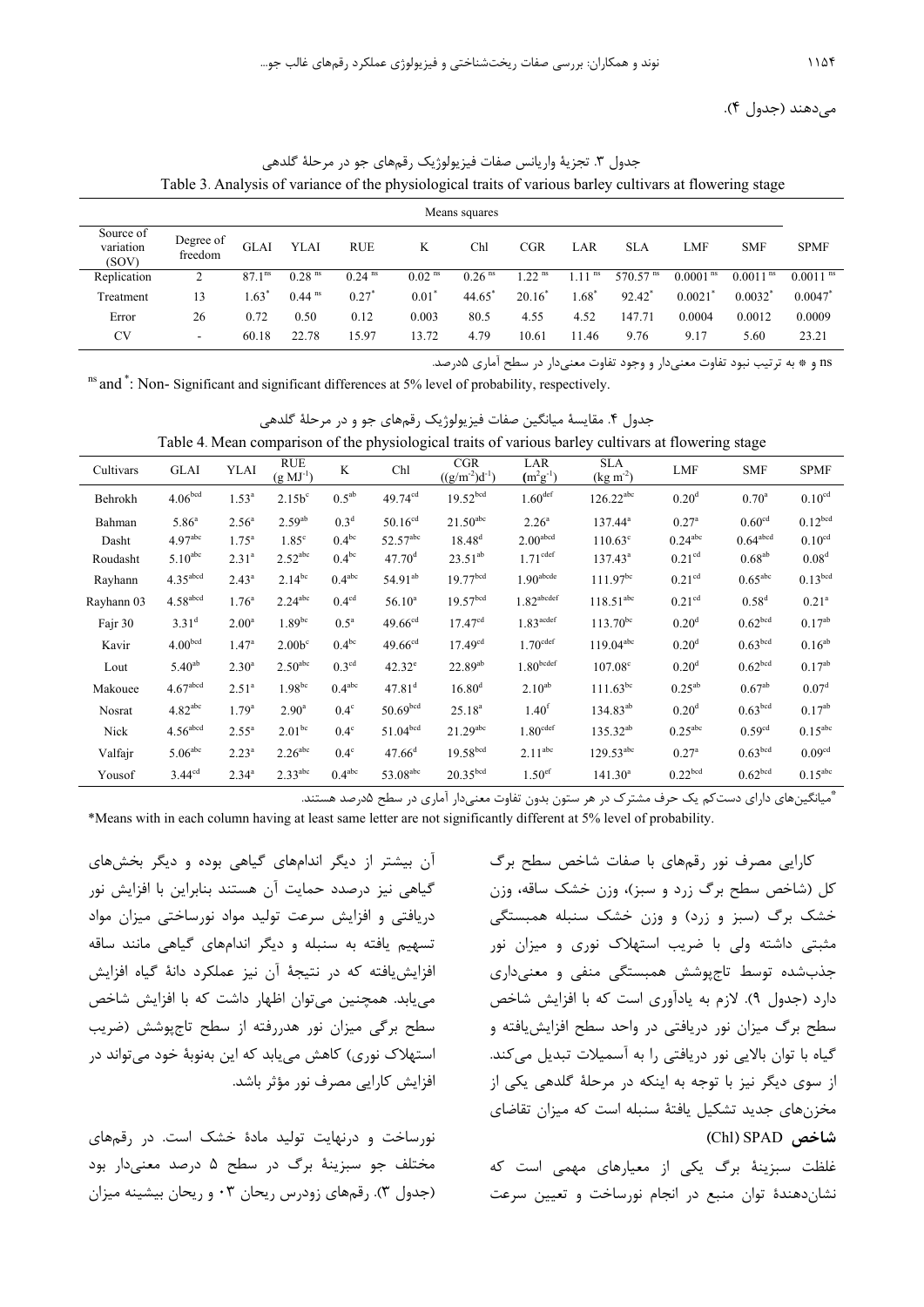غلظت سبزينة برگ را داشته درحاليكه پس از رقم لوت رقمهاي ديررس و پابلند ماكوئي والفجر كمترين ميزان سبزينة برگ در مرحلة گلدهي را دارند (جدول 4). همبستگي سبزينة برگ بهغيراز صفات شاخص سطح برگ، وزن خشك برگ سبز، ارتفاع، وزن خشك ساقه و شمار پنجة نابارور كه همبستگي منفي بود، با ديگر صفات همبستگي معنيداري نداشت (جدول 9).

# **ضريب تخصيص اندامهاي مختلف (برگ (**LMF**(، ساقه (**SMF **(و سنبله (**SpMF **((**

تفاوت رقمهاي مورد بررسي جو در صفات نسبت وزن برگ، نسبت وزن ساقه و نسبت وزن سنبله معنيدار بود (جدول 3). بيشترين ضريب تخصيص برگ (نسبت وزن برگ) مربوط به رقمهاي والفجر، بهمن و ماكوئي بوده كه دليل اين امر نيز ديررس بودن آنها و برخورداري از شاخص سطح برگ و سطح ويژة برگ بالا است (جدول 4). از سوي ديگر رقمهاي بهرخ، رودشت و ماكوئي بيشينه نسبت وزن ساقه دارند كه از دلايل آن ميتوان به دورديفه بودن بهرخ، نيمهپابلندي و هستهاي بودن رودشت و پابلندي ماكوئي اشاره كرد. زيرا كه با افزايش ارتفاع بوته بهطورمعمول نسبت بافتهاي سلولزي و ليگينيني گياه افزايشيافته و از سوي ديگر به علت تشكيل مخزنهاي جديد در گياه مواد ذخيرهاي ساقه افزايش مييابد كه بهنوبة خود باعث ميشود كه مواد نورساختي بيشتري در ساقه تجمع يابد. رقمهاي ماكوئي، رودشت و والفجر كمترين نسبت وزن سنبله را داشته و رقم ريحان ٠٣، فجر٣٠ و نصرت بيشترين نسبت وزن سنبله و كمترين نسبت وزن برگ و ساقه را به خود اختصاص دادهاند (جدول 4). بنابراين ميتوان اظهار داشت رقمهايي كه ضريب تخصيص برگ و ساقة بالاتري دارند، ضريب تخصيص سنبله و درنهايت عملكرد دانة كمتري در مرحلة گلدهي دارند. همچنين ميتوان گفت، رقمهاي پابلند و ديررس نسبت به رقمهاي پاكوتاه و زودرس ضريب تخصيص برگ و ساقة بيشتر و ضريب تخصيص سنبله و عملكرد دانة بيشتري دارند. البته لازم به يادآوري است كه در برداشت نهايي، ضريب تخصيص اندامهاي مختلف برخي از رقمهاي جو مانند رقم هستهاي رودشت تغيير كرده و آسميلات موجود در اندامهاي مختلف با فرآيند انتقال دوبارة مواد از ساقه، برگ و ديگر اندامهاي گياهي (ريشك، ساقگل) به سنبله و دانه منتقل و در نتيجه باعث افزايش عملكرد دانة رقمها شده است.

**سرعت رشد گياه در فاز رويشي (**CGRv **(**

سرعت رشد گياه، افزايش وزن يك اجتماع گياهى در واحد سطح در واحد زمان است و بهطور گستردهاي در تجزيهوتحليل رشد گياهان به كار گرفته شده است. اختلاف بين سرعت رشد رويشي گياه در بين رقمهاي مورد بررسي معنيدار بود (جدول 3). رقمهاي نصرت و رودشت بيشترين و رقم دشت كمترين سرعت رشد رويشي را داشتند (جدول 4). بنابراين ميتوان گفت نژادگان دشت افزون بر اينكه نتوانسته از اندامهاي هوايي براي انجام عمل نورساخت استفاده كند، توان انتقال دوبارة مواد در آن نيز پايين بوده است. رقمهاي فجر 30 و ريحان 03 نيز بهرغم اينكه نسبت به برخي رقمهاي ديگر جو CGR پاييني دارند ولي عملكرد بالاتري از آنها داشته كه دليل اصلي اين عملكرد بالا ميتواند بهدليل استفادة بهتر اين نژادگانها از سامانههاي انتقال دوبارة مواد باشد. الگوي CGR نژادگانهاي مورد بررسي در اين تحقيق همسان نتايج گزارششده توسط برخي از محققان است كه همبستگي مثبت و معنيداري را بين CGR و عملكرد دانه گندم گزارش كردند .(Davidson & Campell 1984; Karimi,1979)

# **صفات ريختشناختي مرتبط با عملكرد در مرحلة گلدهي**

در رقمهاي مختلف جو همة صفات ريختشناختي مرتبط با عملكرد (ارتفاع بوته تا برگ پرچم، ارتفاع بوته تا انتهاي ريشك، طول ساقگل و سنبله، شمار پنجة بارور، شمار پنجة نابارو) بهجز شمار پنجة كل (پنجة بارور و نابارور) در سطح 5 درصد در مرحلة گلدهي معنيدار بود (جدول 5). به ترتيب رقمهاي والفجر، ماكوئي، رودشت و ريحان بيشترين ارتفاع تا برگ پرچم و ارتفاع تا انتهاي ريشك را داشته و در مقايسه با رقمهاي ديگر ميتوان آنها را بهعنوان پابلندترين رقمها معرفي كرد (جدول 6). رقم فجر 30 با ارتفاع (تا برگ پرچم) 55/23 سانتيمتر و ارتفاع (تا انتهاي ريشك) 57/81 سانتي- متر پاكوتاهترين رقم است. در بين رقمهاي مورد بررسي، رقمهاي نصرت و لوت بيشترين ميزان طول سنبله و ساقگل را داشتند (جدول 6). به ترتيب رقمهاي والفجر، ماكوئي، رودشت، بهمن و ماكوئي نيز كوتاهترين طول سنبله و ساقگل در مرحلة گلدهي را داشتند كه از دلايل اين امر ميتوان به ديررس و نيمه ديررس بودن و پابلندي اين رقمها اشاره كرد. بر پاية نتايج موجود بهرغم اينكه تأثير رقم بر شمار پنجة كل (بارور و نابارور) در مرحلة گلدهي معنيدار نشده و رقمهاي آزمايش اختلاف چنداني با هم ندارند، با اين وجود رقمهاي دو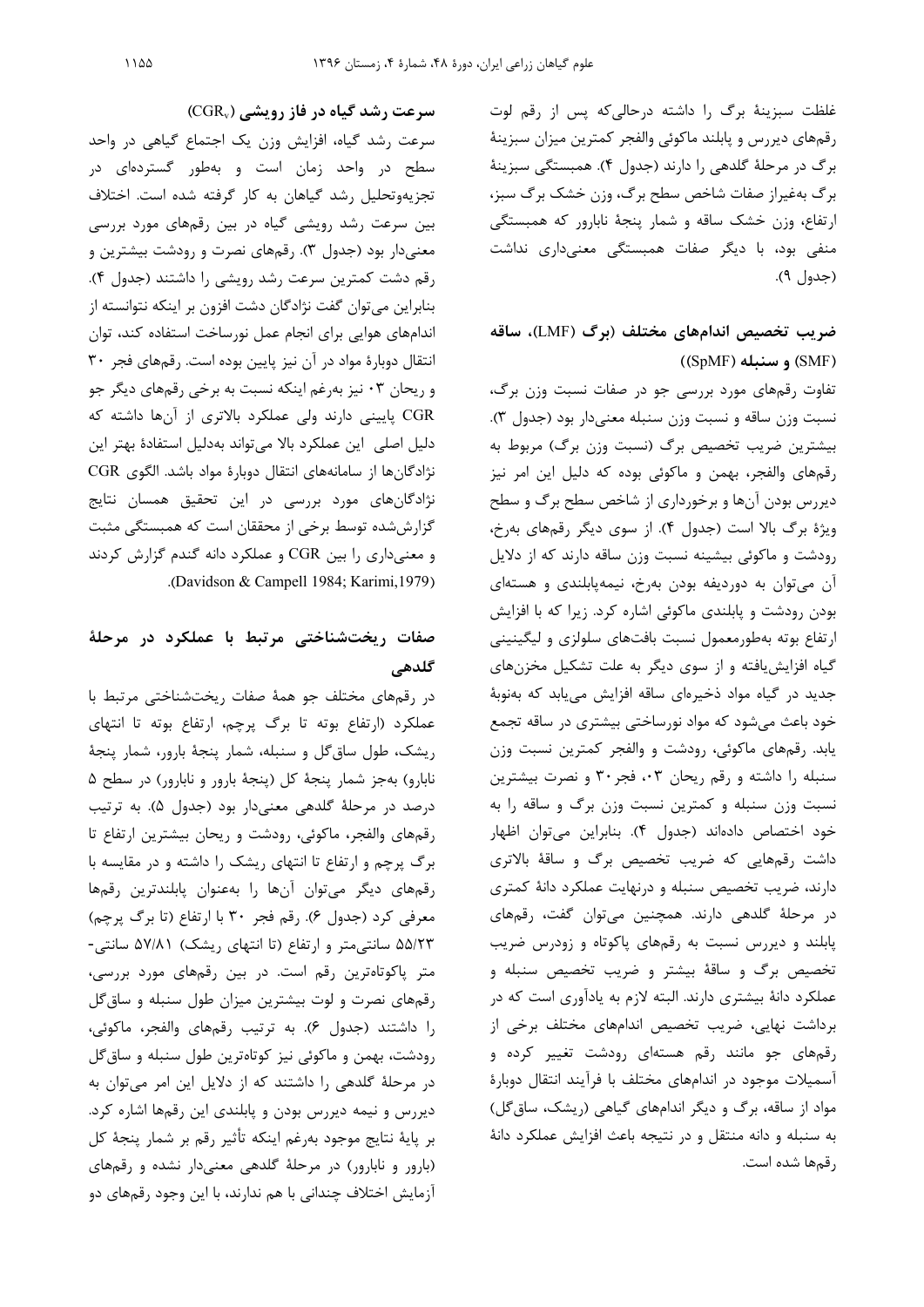پنجة بارور به ترتيب مربوط به رقمهاي پابلند و پرپنجه والفجر، ماكوئي، دشت و ريحان بوده (جدول 6) كه به ازاي افزايش شمار پنجه نيز تقاضاي گياه براي تأمين مواد غذايي مورد نياز اين اندامها افزايش مييابد كه به خاطر تعديل تأمين تقاضاي اندامهاي يادشده، گياه راهبردي خودتنكي (پنجه) را پيش گرفته و از اين راه اقدام به كاهش شمار پنجههاي بارور خود مينمايد.

رديفه بهرخ و دشت نسبت به ديگر رقمهاي جو بيشترين شمار پنجة بارور و نابارور را دارند. از بين رقمهاي شش رديفه نيز رقمهاي نيك، نصرت و فجر 30 بيشترين شمار پنجه را به خود اختصاص دادند. لازم به يادآوري است كه بالا بودن شمار پنجة كل رقم بهرخ به خاطر داشتن پنجة نابارور زياد است بهطوريكه در بين رقمهاي مورد آزمايش بيشينه شمار پنجة نابارور (7/68) را به خود اختصاص داده است. كمترين شمار

جدول ۵. تجزيهٔ واريانس ميانگين مربعات صفات ريختشناختي رقمهاي جو در مرحلهٔ گلدهي Table 5. Analysis of variance of the morphological traits of various barley cultivars at flowering stage

| Means square                 |                      |                                                           |                       |                              |                                                |                                  |                                                         |  |  |  |
|------------------------------|----------------------|-----------------------------------------------------------|-----------------------|------------------------------|------------------------------------------------|----------------------------------|---------------------------------------------------------|--|--|--|
| Source of<br>variation (SOV) | Degree of<br>freedom | Plant height<br>(up to end of last (up to end of<br>leaf) | Plant height<br>awn)  | Length of Spike+<br>peduncle | Number of total<br>tillers plant <sup>-1</sup> | Number of<br>plant <sup>-1</sup> | Number of non-<br>fertile tillers fertile tillers plant |  |  |  |
| Replication                  |                      | $65.67^{ns}$                                              | $90.71$ <sup>ns</sup> | 4.88 <sup>ms</sup>           | $3.68$ <sup>ns</sup>                           | $4.24$ <sup>ns</sup>             | 1.30 <sup>ns</sup>                                      |  |  |  |
| Treatment                    | 13                   | 678.79*                                                   | 256.94*               | 97.25*                       | $6.58$ <sup>ns</sup>                           | $3.84*$                          | $5.79$ <sup>ns</sup>                                    |  |  |  |
| Error                        | 26                   | 38.80                                                     | 48.79                 | 32.26                        | 3.52                                           | 1.58                             | 3.10                                                    |  |  |  |
| CV                           | $\sim$               | 8.17                                                      | 7 24                  | 28.11                        | 21.47                                          | 22.42                            | 25.91                                                   |  |  |  |

ns و \* به ترتيب نداشتن تفاوت معنيدار و وجود تفاوت معنيدار در سطح آماري 5درصد.

ns and  $\dot{\hspace*{0.5cm}}$ : Non-Significant and significant differences at 5% level of probability, respectively.

جدول ۶. مقايسهٔ ميانگين صفات ريختشناختي رقمهاي جو در مرحلهٔ گلدهي

Table 6. Mean comparisons of the morphological traits of various barley cultivars at flowering stage

| Cultivars         | Plant height<br>(up to end of last)<br>leaf)<br>(cm) | Plant height<br>(up to end of<br>awn)<br>(cm) | Length of Spike+<br>peduncle<br>(cm)    | Number of total<br>tillers plant <sup>-1</sup> | Number of fertile<br>tillers plant <sup>-1</sup> | Number of non-<br>fertile tillers<br>plant <sup>-1</sup> |
|-------------------|------------------------------------------------------|-----------------------------------------------|-----------------------------------------|------------------------------------------------|--------------------------------------------------|----------------------------------------------------------|
| Behrokh           | $70.83$ <sup>ed</sup>                                | 88.09 <sup>cd</sup>                           | $17.25$ <sup>abcd</sup>                 | $11.76^a$                                      | 4.7 <sup>ab</sup>                                | 7.68 <sup>a</sup>                                        |
| Bahman            | $71.49$ <sup>ed</sup>                                | 86.81 <sup>cd</sup>                           | 14.87 <sup>bcd</sup>                    | $8.94$ <sup>abc</sup>                          | $5.41^{a}$                                       | $3.53^{bc}$                                              |
| Dasht<br>Roudasht | $76.61$ <sup>cd</sup><br>$86.65^{bc}$                | $93.89^{bc}$<br>99.78 <sup>abc</sup>          | $17.27$ <sup>abcd</sup><br>$13.13^{cd}$ | $9.98^{ab}$<br>$7.21b^c$                       | $5.21^{a}$<br>$2.62^b$                           | $4.76$ <sup>abc</sup><br>2.80 <sup>c</sup>               |
| Rayhann           | 80.88 <sup>bcd</sup>                                 | $104.02^{ab}$                                 | $23.14^{abc}$                           | $6.21^{\circ}$                                 | $3.41^{ab}$                                      | 4.00 <sup>bc</sup>                                       |
| Rayhann 03        | 78.29 <sup>cd</sup>                                  | $103.57^{ab}$                                 | $25.28^{ab}$                            | $8.14^{abc}$                                   | $4.13^{ab}$                                      | $5.72$ <sup>abc</sup>                                    |
| Fajr 30           | $55.23$ <sup>f</sup>                                 | $75.87$ <sup>d</sup>                          | $20.65$ <sup>abcd</sup>                 | $9.36$ <sup>abc</sup>                          | $4.08^{\rm ab}$                                  | $5.27$ <sup>abc</sup>                                    |
| Kavir             | $77.73^{cd}$                                         | $102.58^{ab}$                                 | 24.84 <sup>ab</sup>                     | $8.68^{\rm abc}$                               | $3.84^{ab}$                                      | $4.84^{\text{abc}}$                                      |
| Lout              | $71.31^{\text{ed}}$                                  | $97.96^{abc}$                                 | $26.65^{\circ}$                         | 8.96 <sup>abc</sup>                            | $5.23^{a}$                                       | $3.72^{bc}$                                              |
| Makouee           | $90.18^{\rm ab}$                                     | $102.80^{ab}$                                 | 12.62 <sup>cd</sup>                     | $6.58b^c$                                      | $2.51^{\rm b}$                                   | 4.07 <sup>bc</sup>                                       |
| Nosrat            | $74.42^{ed}$                                         | $101.32^{ab}$                                 | $26.91^a$                               | $9.52^{abc}$                                   | $2.63^{b}$                                       | $6.90^{ab}$                                              |
| Nick              | $63.29$ <sup>ef</sup>                                | $87.72^{cd}$                                  | 24.48 <sup>ab</sup>                     | $10.13^{ab}$                                   | $3.72^{ab}$                                      | $6.29^{ab}$                                              |
| Valfajr           | $100.24^a$                                           | $111.14^{a}$                                  | $10.90^{\rm d}$                         | $7.76^{bc}$                                    | 1.96 <sup>b</sup>                                | $5.80^{ab}$                                              |
| Yousof            | $69.15^{ed}$                                         | $93.29^{bc}$                                  | $24.73^{ab}$                            | $9.19^{abc}$                                   | $3.25^{ab}$                                      | $5.94$ <sup>abc</sup>                                    |

ميانگينهاي داراي دستكم يك حرف مشترك در هر ستون بدون تفاوت معنيدار آماري در سطح 5درصد هستند. \*

\*Means with in each column having at least same letter are not significantly different at 5% level of probability.

هزينههاي اضافي گياه درزمينة تغذية پنجههاي نابارور جلوگيري كند. ارتفاع بوته (تا انتهاي ريشك و آخرين برگ) با صفات شاخص سطح برگ، وزن خشك برگ سبز و وزن خشك سنبله همبستگي مثبت و معني- داري داشته درحاليكه بين ارتفاع بوته تا آخرين برگ

البته لازم به يادآوري است كه رقم هستهاي رودشت در مقايسه با ديگر رقمهاي شمار پنجة نابارور كمتري داشته كه نكتة قابل توجه اين ميتواند باشد كه كاربرد فناوري هستهاي در اصلاح رقمها توانسته است كه شمار پنجة نابارور گياه را كاهش دهد تا از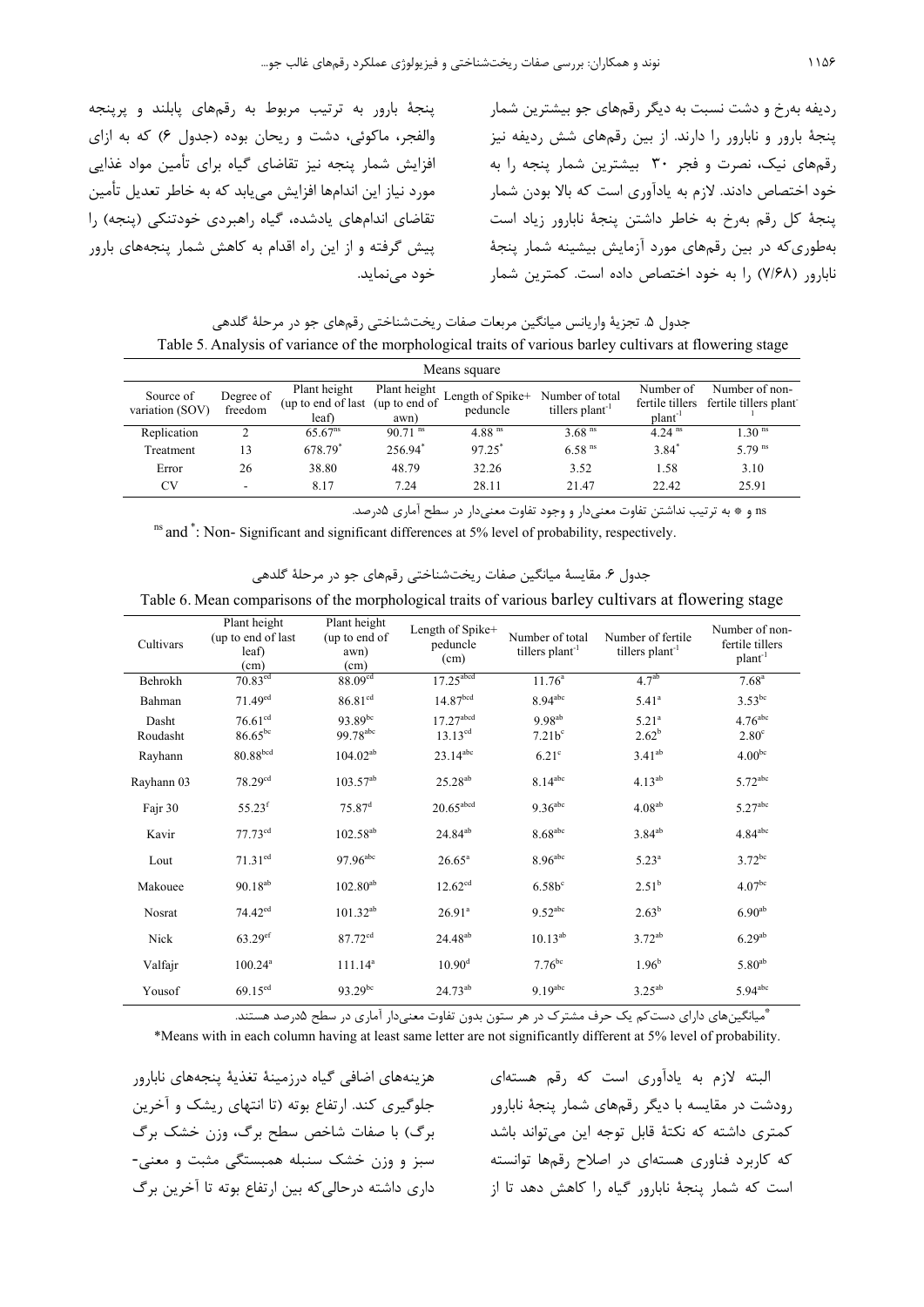(برگ پرچم) با شمار پنجة كل (بارور و نابارور) و شمار پنجة بارور همبستگي منفي وجود داشت (جدول 9). ارتفاع بوته تا انتهاي ريشك نيز همبستگي منفي با شمار پنجة كل و شمار پنجة نابارور دارد. طول سنبلة رقمها نيز همبستگي مثبتي با وزن خشك سنبله دارد. بهطوريكه با افزايش طول سنبله به علت افزايش شمار سنبلچه در سنبله و شمار دانه در سنبله وزن خشك سنبله افزايش مييابد (جدول 9).

**وزن خشك اندامهاي مختلف در مرحلة گلدهي** 

نتايج نشان داد، در رقمهاي جو وزن خشك اندامهاي مختلف (برگ سبز، ساقه و سنبله)، بهجز مادة خشك برگ زرد تفاوت معنيدار (0/05 =a (بود (جدول 7). بيشترين وزن خشك ساقه در مرحلة گلدهي مربوط به رقمهاي رودشت و نصرت بوده كه دليل اين امر ميتواند پابلند بودن رودشت و شمار پنجة بالاي نصرت باشد (جدول 8). رقم زودرس و دورديفة دشت نيز با مادة خشك ساقه 1942/5 كيلوگرم در هكتار كمترين ميزان را داشت. بيشترين ميزان وزن خشك برگ سبز مربوط به رقمهاي پابلند والفجر و رودشت و رقم ديررس بهمن است (جدول 8). زيرا كه به نسبت افزايش ارتفاع شمار برگ افزايش يافته و توانايي گياه در تأمين مواد مورد نياز رشد بيشتر ميشود و همچنين با توجه به اينكه رقمهاي ديررس نسبت به ديگر رقمها از لحاظ مراحل رشدي بهطورمعمول چند روز عقبتر هستند كه اين باعث ميشود تا برگهاي آنها ديرتر از رقمهاي زودرس دچار كندي رشد شود. رقم زودرس فجر 30 نيز كمترين ميزان وزن خشك برگ سبز را داشته كه در توجيه علت پايين بودن وزن خشك رقم فجر 30 ميتوان عنوان كرد كه با توجه به اينكه مرحلة گلدهي از حساسترين مراحل رشدي گياه است كه به علت ايجاد مخزنهاي جديد

در گياه (مانند سنبله، ساقگل و غيره) تقاضاي گياه و در نتيجة آن نيز رقابت مخزنهاي موجود در جذب آسميلات توليدي افزايش مييابد.

بنابراين در جهت كاهش رقابت و تأمين تقاضاي مخزنهاي جديد و از سويي جلوگيري از افت عملكرد نهايي همزمان با افزايش نورساخت، مواد ذخيرهاي موجود در اندامهاي مختلف گياهي (مانند برگ، ساقه) با فرآيند انتقال دوباره به سمت سنبله منتقل شده كه نتيجة اين امر تجمع آسميلات توليدي و انتقاليافته در مخزنهاي جديد و كاهش وزن خشك اندامهاي يادشده (برگ و ساقه) است. وزن خشك سنبله و ساقگل رقم نصرت بيشتر از ديگر رقمها بوده و به ترتيب رقمهاي ديررس ماكوئي، بهمن و رقم پابلند والفجر نيز كمترين ميزان وزن خشك سنبله و ساقگل را داشتند (جدول 8). از جمله دلايل اين امر نيز وزن خشك بالاي ساقه و برگ اين رقمها بوده بهطوريكه نتايج جدول 4 نشان داد، اين رقمها بيشينه نسبت وزن ساقه و نسبت وزن برگ داشته و مينيمم ضريب تخصيص سنبله را دارند. البته لازم به يادآوري است كه در مرحلة گلدهي به بعد ساقگل رقم ماكوئي دچار خميدگي شده كه اين نشاندهندة كمبود بافت سلولزي و در پي آن استحكام كم ساقگل آن است كه درنهايت باعث كاهش مادة خشك اين رقم ميشود. وزن خشك برگ با صفات ارتفاع بوته، شاخص سطح برگ سبز و شاخص سطح برگ كل همبستگي مثبت معنيداري داشته ولي در رابطه با غلظت سبزينة برگ و ضريب استهلاك نوري همبستگي منفي دارد. چراكه با افزايش شمار برگ و در پي آن با افزايش شاخص سطح برگ نور دريافتي در سطح تاجپوشش افزايش و ضريب استهلاك نوري كاهش مييابد (جدول 9).

|                              | Table 7. Analysis of variance of thy matter of various organs of bariey at nowering stage |                       |                        |                                           |                        |  |  |  |  |
|------------------------------|-------------------------------------------------------------------------------------------|-----------------------|------------------------|-------------------------------------------|------------------------|--|--|--|--|
| Means squares                |                                                                                           |                       |                        |                                           |                        |  |  |  |  |
| Source of variation<br>(SOV) | Degree of<br>freedom                                                                      | Green leaf            | Yellow leaf            | <b>Stem</b>                               | Spike                  |  |  |  |  |
| Replication                  |                                                                                           | 1058.04 <sup>ns</sup> | 1172.09 <sup>ns</sup>  | 3077.10 <sup><math>\text{ns}</math></sup> | 12890.41 <sup>ns</sup> |  |  |  |  |
| Treatment                    | 3                                                                                         | 36111.95 <sup>*</sup> | 12585.07 <sup>ns</sup> | 296701.01                                 | 80210.43*              |  |  |  |  |
| Error                        | 26                                                                                        | 8327.28               | 6671.64                | 72383.51                                  | 8554.19                |  |  |  |  |

CV - 18.46 23.05 11.53 26.19

جدول ٧. تجزيهٔ واريانس وزن خشک اندامهاي مختلف (برگ، ساقه و سنبله) رقمهاي جو در مرحلهٔ گلدهي  $Table 7$ . Analysis of variance of dry matter of various organs of barley at  $f$ 

ns و \* به ترتيب نداشتن تفاوت معنيدار و وجود تفاوت معنيدار در سطح آماري 5درصد.

ns and  $\degree$ : Non-Significant and significant differences at 5% level of probability, respectively.

جدول ٨. مقايسهٔ ميانگين وزن خشک اندامهاي مختلف رقمهاي جو در مرحلهٔ گلدهي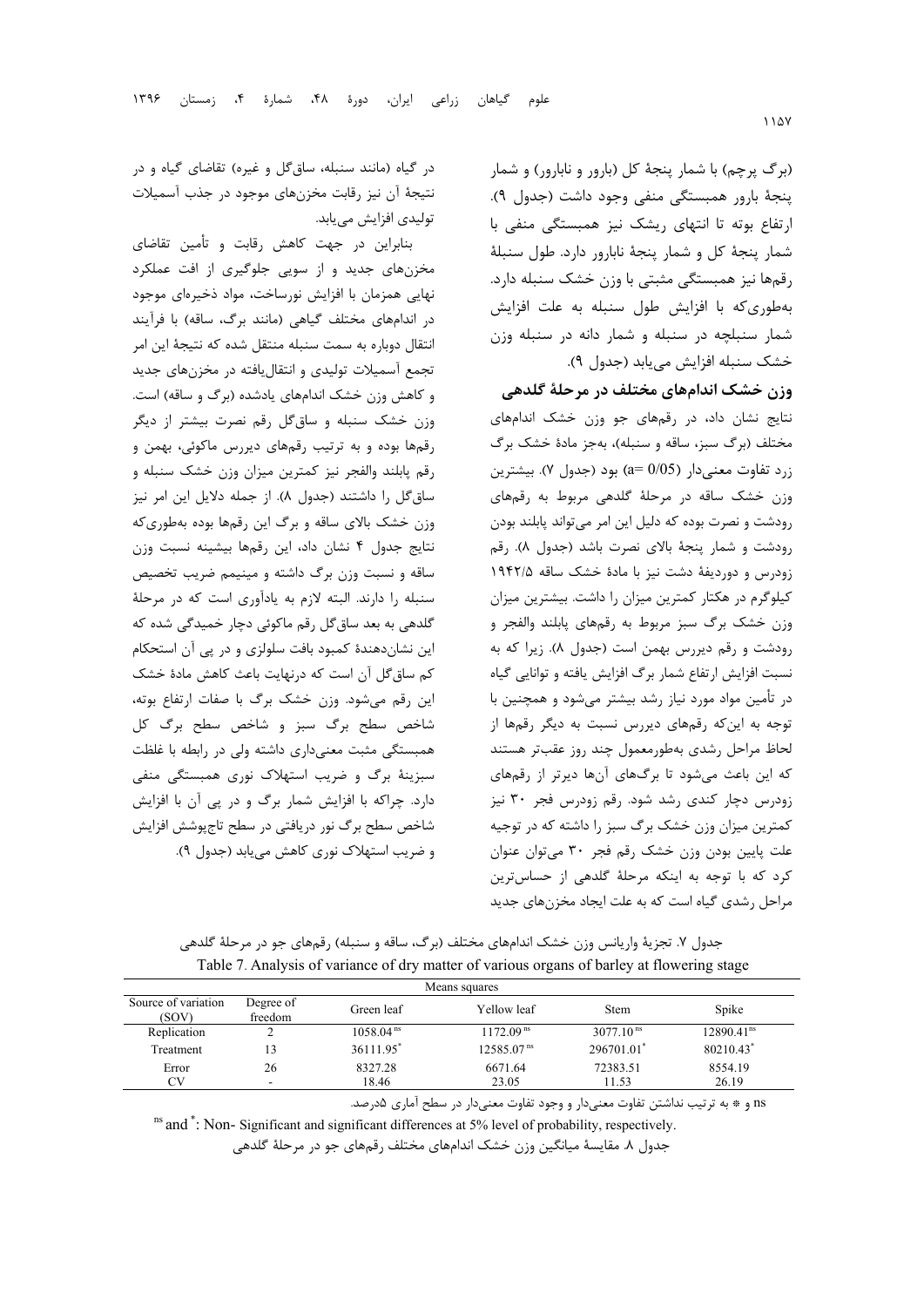| Cultivars  | Green leaf              | Yellow leaf            | Stem                     | Spike                |
|------------|-------------------------|------------------------|--------------------------|----------------------|
|            | $(g m^{-2})$            | $(g m^{-2})$           | $(g m^{-2})$             | $(g m^{-2})$         |
| Behrokh    | $411.3^{de}$            | $297.4^{bc}$           | $2452.2$ <sup>abcd</sup> | $355.3^{cd}$         |
| Bahman     | $591.4^{abc}$           | $501.3^a$              | $2463.5$ <sup>abcd</sup> | 520.7bc              |
| Dasht      | $431.9$ bcde            | $312.7^{bc}$           | $1942.5^{\text{d}}$      | $323.2^{cd}$         |
| Roudasht   | $621.9^{ab}$            | 396.7ab                | $2944.2^a$               | 353.9bcd             |
| Rayhann    | 399.9 <sup>ed</sup>     | $365.9$ <sup>abc</sup> | 2340.1 <sup>bcd</sup>    | 472.9 <sup>bcd</sup> |
| Rayhann 03 | $452.1b^{cde}$          | $299.9^{bc}$           | $2049.5^d$               | $701.4^{ab}$         |
| Fajr 30    | $302.4^{\circ}$         | $310.1^{bc}$           | $1947.5^{d}$             | 563.7 <sup>bcd</sup> |
| Kavir      | $415.6$ <sup>cde</sup>  | $234.5^\circ$          | $1984.9^{d}$             | 513.9bcd             |
| Lout       | 537.5bcd                | $290.9^{bc}$           | 2595.4abc                | $720.4^{ab}$         |
| Makouee    | $448.6$ <sub>bcde</sub> | $372.1^{abc}$          | $2144.5^{cd}$            | $257.1^d$            |
| Nosrat     | $571.8$ <sup>abcd</sup> | $319.8^{bc}$           | 5847.2 <sup>ab</sup>     | $739.9^a$            |
| Nick       | $567.7$ <sup>abcd</sup> | 390.7abc               | 2285.8 <sup>cd</sup>     | 587.2abc             |
| Valfajr    | $727.0^a$               | $301.5^{bc}$           | 2390.2bcd                | 345.8 <sup>cd</sup>  |
| Yousof     | $458.4$ <sup>bcde</sup> | $360.9$ <sup>abc</sup> | 2270.2 <sup>cd</sup>     | 554.5bcd             |

Table 8. Mean comparison of the dry matter of various organs of barley cultivars at flowering stage

\*ميانگينهاي داراي دستكم يك حرف مشترك در هر ستون بدون تفاوت معنيدار آماري در سطح 5درصد هستند.

\*Mean in each column with the same letter is not significantly different at  $P<0.05$ .

جدول ۹. ضريبهاي همبستگي صفات مختلف رقمهاي جو در مرحلهٔ گلدهي

| Table 9. The correlation coefficients between various growths attributes of barley cultivars at |  |  |  |  |
|-------------------------------------------------------------------------------------------------|--|--|--|--|
|-------------------------------------------------------------------------------------------------|--|--|--|--|

| flowering stage                 |      |   |   |   |   |  |   |   |  |                                                                                                                                                                                                                                                                                                                 |   |   |                                                                                                          |                                      |                 |
|---------------------------------|------|---|---|---|---|--|---|---|--|-----------------------------------------------------------------------------------------------------------------------------------------------------------------------------------------------------------------------------------------------------------------------------------------------------------------|---|---|----------------------------------------------------------------------------------------------------------|--------------------------------------|-----------------|
| Trait                           | A    | B | C | d | e |  | G | h |  |                                                                                                                                                                                                                                                                                                                 | k | m | n                                                                                                        | $\mathbf{o}$                         |                 |
| Plant height (a)                | 1.00 |   |   |   |   |  |   |   |  | $0.13$ $-0.47$ <sup>**</sup> $-0.20$ <sup>ns</sup> $-0.36$ <sup>*</sup> $0.03$ <sup>ns</sup> $0.32$ <sup>*</sup> $-0.05$ <sup>ns</sup> $0.22$ <sup>ns</sup> $0.19$ <sup>ns</sup> $-0.11$ <sup>ns</sup> $0.31$ <sup>*</sup> $0.04$ <sup>ns</sup> $0.19$ <sup>ns</sup> $-0.11$ <sup>ns</sup> $0.20$ <sup>ns</sup> |   |   |                                                                                                          |                                      |                 |
| Spike length (b)                |      |   |   |   |   |  |   |   |  | 1.00 $0.08^{ns}$ $0.32^{*}$ $-0.15^{nc}$ $0.23^{ns}$ $-0.19^{ns}$ $-0.19^{ns}$ $-0.26^{ns}$ $0.06^{ns}$ $-0.21^{ns}$ $-0.22^{ns}$ $0.66^{**}$ $-0.01^{ns}$ $0.004^{ns}$ $0.20^{ns}$                                                                                                                             |   |   |                                                                                                          |                                      |                 |
| Number of total                 |      |   |   |   |   |  |   |   |  | 1.00 $0.45^{**}$ $0.72^{**}$ -0.01 <sup>ns</sup> -0.05 <sup>ns</sup> -0.05 <sup>ns</sup> -0.07 <sup>ns</sup> 0.16 <sup>ns</sup> $-0.003$ 0.10 <sup>ns</sup> 0.11 <sup>ns</sup> -0.05 <sup>ns</sup> -0.10 <sup>ns</sup> 0.23 <sup>ns</sup>                                                                       |   |   |                                                                                                          |                                      |                 |
| tillers plant <sup>-1</sup> (c) |      |   |   |   |   |  |   |   |  |                                                                                                                                                                                                                                                                                                                 |   |   |                                                                                                          |                                      |                 |
| Number of fertile               |      |   |   |   |   |  |   |   |  | 1.00 -0.28 <sup>ms</sup> 0.08 <sup>ms</sup> 0.02 <sup>ms</sup> 0.01 <sup>ms</sup> 0.03 0.004 <sup>ms</sup> 0.17 <sup>ms</sup> -0.19 <sup>ms</sup> 0.17 <sup>ms</sup> 0.22 <sup>ms</sup> -0.20 <sup>ms</sup> 0.17 <sup>ms</sup>                                                                                  |   |   |                                                                                                          |                                      |                 |
| tillers plant <sup>-1</sup> (d) |      |   |   |   |   |  |   |   |  |                                                                                                                                                                                                                                                                                                                 |   |   |                                                                                                          |                                      |                 |
| Number of non-fertile           |      |   |   |   |   |  |   |   |  | 1.00 -0.08 <sup>ns</sup> -0.07 <sup>ns</sup> -0.07 <sup>ns</sup> -0.10 <sup>ns</sup> 0.17 <sup>ns</sup> -0.14 <sup>ns</sup> 0.25 <sup>ns</sup> -0.01 <sup>ns</sup> 0.11 <sup>ns</sup> 0.04 <sup>ns</sup> 0.11 <sup>ns</sup>                                                                                     |   |   |                                                                                                          |                                      |                 |
| tillers plant <sup>-1</sup> (e) |      |   |   |   |   |  |   |   |  |                                                                                                                                                                                                                                                                                                                 |   |   |                                                                                                          |                                      |                 |
| Chlorophyll (f)                 |      |   |   |   |   |  |   |   |  | 1.00 -0.26 <sup>ns</sup> -0.11 <sup>ns</sup> -0.26 <sup>ns</sup> -0.26 <sup>ns</sup> -0.26 <sup>ns</sup> 0.06 <sup>ns</sup> -0.32 <sup>*</sup> 0.05 <sup>ns</sup> 0.13 <sup>ns</sup> -0.12 <sup>ns</sup> -0.07 <sup>ns</sup>                                                                                    |   |   |                                                                                                          |                                      |                 |
| Green LAI $(g)$                 |      |   |   |   |   |  |   |   |  | 1.00 $0.06^{ns}$ $0.81^{s}$ $0/33^{s}$ $0.08^{ns}$ $0.68^{**}$ $0.06$ $0.60^{**}$ $0.07^{ns}$ $0.28^{ns}$                                                                                                                                                                                                       |   |   |                                                                                                          |                                      |                 |
| Yellow LAI (h)                  |      |   |   |   |   |  |   |   |  | $1.00 \quad 0.63^* \quad 0.28 \text{ ns} \quad 0.74^{**} \quad 0.14 \text{ ns} \quad -0.11 \quad -0.44^{**} \quad -0.05 \quad 0.26$                                                                                                                                                                             |   |   |                                                                                                          |                                      |                 |
| Total LAI (i)                   |      |   |   |   |   |  |   |   |  | $1.00 \quad 0.42^{**} \quad 0.50^{**} \quad 0.61^{**} \quad -0.01 \quad -0.72^{**} \quad 0.03^{ns} \quad 0.38^{**}$                                                                                                                                                                                             |   |   |                                                                                                          |                                      |                 |
| Stem dry matter (j)             |      |   |   |   |   |  |   |   |  | 1.00                                                                                                                                                                                                                                                                                                            |   |   | $0.27ns$ 0.55 <sup>**</sup> 0.16 <sup>ns</sup> -0.31 <sup>*</sup> -0.08 <sup>ns</sup> 0.74 <sup>**</sup> |                                      |                 |
| Yellow leaf dry                 |      |   |   |   |   |  |   |   |  |                                                                                                                                                                                                                                                                                                                 |   |   | 1.00 0.10 ns -0.10 ns -0.45** -0.08 ns 0.33**                                                            |                                      |                 |
| matter $(k)$                    |      |   |   |   |   |  |   |   |  |                                                                                                                                                                                                                                                                                                                 |   |   |                                                                                                          |                                      |                 |
| Green leaf dry matter           |      |   |   |   |   |  |   |   |  |                                                                                                                                                                                                                                                                                                                 |   |   | 1.00 $0.14^{ns} - 0.52^{**} 0.13^{ns} 0.46^{**}$                                                         |                                      |                 |
| (1)                             |      |   |   |   |   |  |   |   |  |                                                                                                                                                                                                                                                                                                                 |   |   |                                                                                                          |                                      |                 |
| Spike dry matter (m)            |      |   |   |   |   |  |   |   |  |                                                                                                                                                                                                                                                                                                                 |   |   | $1.00 -0.31^* -0.04^{\text{ ns}} 0.47^{**}$                                                              |                                      |                 |
| <b>Extinction coefficient</b>   |      |   |   |   |   |  |   |   |  |                                                                                                                                                                                                                                                                                                                 |   |   |                                                                                                          | $1.00 \quad 0.30^* \quad -0.63^{**}$ |                 |
| (n)                             |      |   |   |   |   |  |   |   |  |                                                                                                                                                                                                                                                                                                                 |   |   |                                                                                                          |                                      |                 |
| Intercepted light $(o)$         |      |   |   |   |   |  |   |   |  |                                                                                                                                                                                                                                                                                                                 |   |   |                                                                                                          |                                      | $1.00 -0.58$ ** |
| Radiation use                   |      |   |   |   |   |  |   |   |  |                                                                                                                                                                                                                                                                                                                 |   |   |                                                                                                          |                                      | 1.00            |
| efficiency $(p)$                |      |   |   |   |   |  |   |   |  |                                                                                                                                                                                                                                                                                                                 |   |   |                                                                                                          |                                      |                 |

یه ته و په استان تفاوت معنیدار و وجود تفاوت معنیدار در سطح آماری ۵درصد و 1درصد. \*\* و به سور 1درصد و 1درصد. \*\*<br>استان و بی سال به سورت بی بی استان و می بی استان و بی استان و بی استان و سال به استان و سال بی استان و ادر

 $n_s$ ,  $*$  and  $*$ : Non- Significant and significant differences at 5% and 1% level of probability, respectively.

رويشي و غيره برتري خاصي نسبت به رقمهاي قديمي جو داشتند. بيشترين ضريب تخصيص برگ در مرحلة گلدهي مربوط به رقمهاي ديررس از جمله والفجر، بهمن و ماكوئي است كه شاخص سطح برگ و سطح ويژة برگ بالايي دارند. از سوي ديگر رقمهاي بهرخ، رودشت و ماكوئي بيشينه نسبت وزن ساقه داشته كه

## **نتيجهگيري كلي**

نتايج بررسيها نشان داد، رقمهاي جديد (رقمهاي معرفيشده در يك دهة اخير از جمله لوت، ريحان 03 و فجر 30) و رقم اصلاحشده با دانش و فناوري هسته- اي (رودشت) در اغلب موارد از جمله كارايي مصرف نور، سطح برگ، نسبت وزن سنبله، سرعت رشد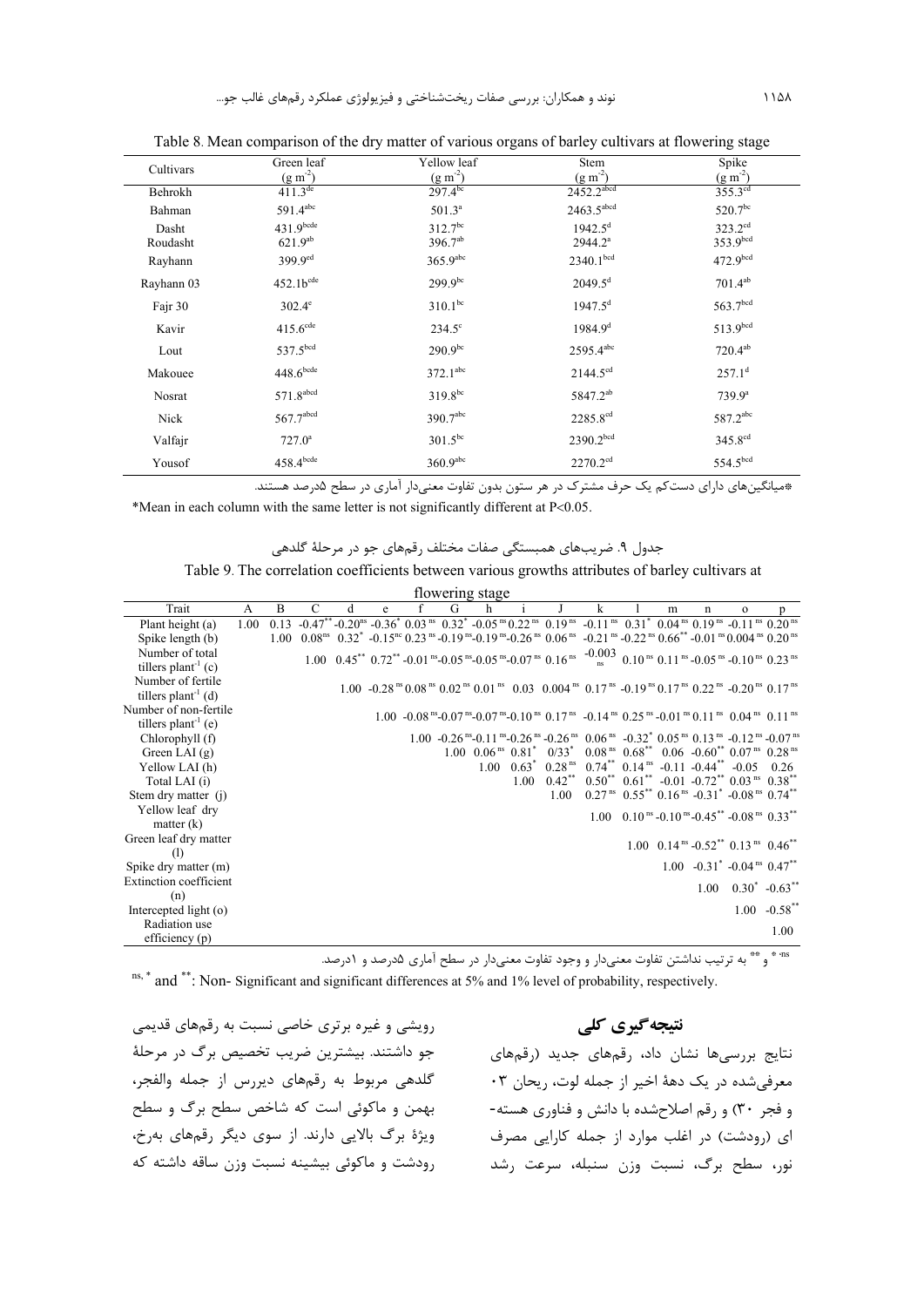دادهاند. بنابراين ميتوان اظهار داشت رقمهايي كه ضريب تخصيص برگ و ساقة بالاتري داشته باشند از ضريب تخصيص سنبله و درنهايت عملكرد دانة كمتري در مرحلة گلدهي دارند. همچنين ميتوان گفت، رقمهاي پابلند و ديررس نسبت به رقمهاي پاكوتاه و زودرس ضريب تخصيص برگ و ساقة بيشتر و ضريب تخصيص سنبله و عملكرد دانة بيشتري دارند. البته لازم به يادآوري است كه در برداشت نهايي، ضريب تخصيص اندامهاي مختلف برخي از رقمهاي جو مانند رقم هستهاي رودشت تغيير كرده و آسميلات موجود در اندامهاي مختلف با فرآيند انتقال دوبارة مواد از ساقه، برگ و ديگر اندامهاي گياهي (ريشك، ساقگل) به سنبله و دانه منتقل شده و در نتيجه باعث افزايش عملكرد دانة رقمها شده است. از دلايل آن ميتوان به دورديفه بودن بهرخ، نيمه- پابلندي و هستهاي بودن رودشت و پابلندي ماكوئي اشاره كرد، زيرا كه با افزايش ارتفاع بوته بهطورمعمول نسبت بافتهاي سلولزي و ليگينيني گياه افزايش يافته و از سوي ديگر به علت تشكيل مخزنهاي جديد در گياه مواد ذخيرهاي ساقه افزايش مييابد كه بهنوبة خود باعث ميشود كه مواد نورساختي بيشتري در ساقه تجمع يابد. رقمهايي كه بيشترين ميزان نسبت وزن برگ و ساقه را دارند نسبت به ديگر رقمها كمترين نسبت وزن سنبله را دارند. در اين زمينه مي- توان به رقمهاي ماكوئي، رودشت و والفجر اشاره كرد كه كمترين نسبت وزن سنبله را داشته و رقم لوت، ريحان 03 و فجر30 كه بيشترين نسبت وزن سنبله و كمترين نسبت وزن برگ و ساقه را به خود اختصاص

#### **REFERENCES**

- 1. Beheshti., A. R. & Baroyi, Z. (2010). Yield associations with morpho- physiologicaltraits on drought stress in grain sorghum genotypes. Iran. *Field Crop Research*. 8(3), 559- 568.
- 2. Beheshti., A. R. & Behboodi Fard, B. (2011). Dry matter accumulation and remobilization in grain sorghum genotypes (*Sorghum bicolor* L. Moench) under drought stress. *Crop Science*. 4(3), 185- 189.
- 3. Bullock, D. G., Niellsen, R. L. & Nyguist, W. E. (1988). A growth analysis of corn growth in conventional and equidistant plant spacing. *Crop Science*. 28, 245- 258.
- 4. Bullock, D. G., Nielson, R. L. & Nypuist, W. E. (1988). A growth analysis comparison of cor growth in conventional and equidistant plant spacing. *Crop Science*. 24, 1184-1191.
- 5. Davidson, H. R. & Campbell, C. A. (1984). Growth rates, harvest index and moisture use of Manitou spring wheat as in fluenced by nitrogen, temperature and moisture. Can. *Plant Science*. 64, 825-839.
- 6. Fitzpatrick, J. L. (2013). Global food security: The impact of veterinary parasites and parasitologists *Veterinary Parasitology*. 195, 233-248.
- 7. Food and Agricultural Organization. (2008). *Crop Prospects and Food Situation*, 3, July 2008. FAO Refer-encase, Rome, Italy.
- 8. Gardner, F. B., Pearce, R. B. & Mitchel, R. L. (1985). *Physiological of crop plants*. Iowa State University Press. USA. pp. 327.
- 9. Griffiths, A. J. F. & Miller J.H. (1996). *An Introduction to Genetic Analysis*. 6th Ed., W.H. Freeman Co., New York. (pp. 152).
- 10. Gupta, P. K., Rustgi, S. & Kumar, N. (2006). Genetic and molecular basis of grain size and grain number and its relevance to grain productivity in higher plants. *Genome*. 49, 565- 571.
- 11. Hardwick, R.C. (1984). Some recent development in growth analysis. *A review. Ann. Bot*. 54, 807- 812.
- 12. Karimi, M. (1979). Soil moisture stress effects on reproductive and vegetative components of soyabean. Ph.D. thesis. Library. *Lowa state University of science and technology.* Ames. Lowa.
- 13. Lutz, A. G. (2010). Dimensions of global population projection: What do we know about future population trends and structures? *Philos. Trans. R. Soc. B.* 365, 2779- 2791.
- 14. Payne, W. A., Wendt, C. W., Hossner, L. R. & Gates., C. E. (1991). Estimating pearl millet leaf area. *Agron*. 83, 937- 941.
- 15. Radford, P. J. (1967). Growth analysis. *Crop Science*. 7, 24-28.
- 16. Rajput, A., Rajput, S. S. & JHA, G. (2017). Physiological parameters leaf area index, crop growth rate, relative growth rate and net assimilation of different varieties of rice grown under different planting geometries and depth in SRI. Int. *J. Pure App. Biosci*. 5(1): 362-367.